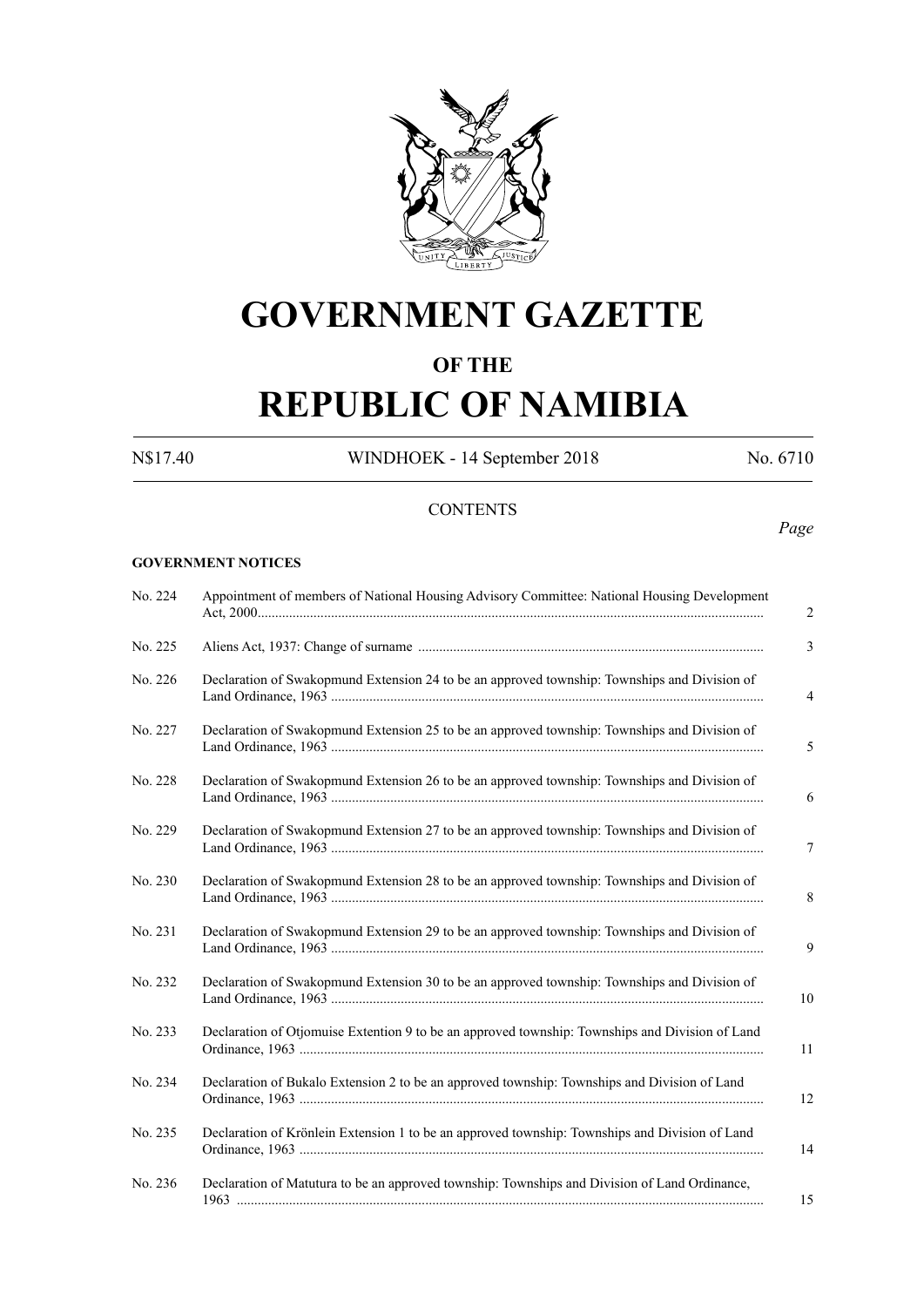| No. 237 | Declaration of Matutura Extension 1 to be an approved township: Townships and Division of Land                                                                                             |  |  |
|---------|--------------------------------------------------------------------------------------------------------------------------------------------------------------------------------------------|--|--|
| No. 238 | Declaration of Matutura Extension 2 to be an approved township: Townships and Division of Land                                                                                             |  |  |
| No. 239 | Declaration of Matutura Extension 3 to be an approved township: Townships and Division of Land                                                                                             |  |  |
| No. 240 | Declaration of Matutura Extension 4 to be an approved township: Townships and Division of Land                                                                                             |  |  |
| No. 241 | Declaration of Matutura Extension 5 to be an approved township: Townships and Division of Land                                                                                             |  |  |
| No. 242 | Declaration of Matutura Extension 6 to be an approved township: Townships and Division of Land                                                                                             |  |  |
| No. 243 | Declaration of Okongo to be an approved township: Townships and Division of Land Ordinance,                                                                                                |  |  |
|         | <b>GENERAL NOTICES</b>                                                                                                                                                                     |  |  |
| No. 512 |                                                                                                                                                                                            |  |  |
| No. 513 |                                                                                                                                                                                            |  |  |
| No. 514 |                                                                                                                                                                                            |  |  |
| No. 515 |                                                                                                                                                                                            |  |  |
| No. 516 |                                                                                                                                                                                            |  |  |
| No. 517 |                                                                                                                                                                                            |  |  |
| No. 518 |                                                                                                                                                                                            |  |  |
| No. 519 |                                                                                                                                                                                            |  |  |
| No. 520 |                                                                                                                                                                                            |  |  |
| No. 521 | Namibian Standards Institution: Withdrawal of Namibian Standard including its full particulars and                                                                                         |  |  |
| No. 522 | Namibian Standards Institution: Notice on the setting, establishing and issue of Namibian Standard                                                                                         |  |  |
| No. 523 | Municipality of Walvis Bay: Correction Notice: Charges and fees for the 2018/2019 financial year.                                                                                          |  |  |
| No. 524 | Permanent closure closure of Erf 626 Tamariskia, Swakopmund as "public open space". The<br>erf is approximately $7522m^2$ in extent and to be zone special (sport complex and residential) |  |  |
|         |                                                                                                                                                                                            |  |  |

## **Government Notices**

#### **MINISTRY OF URBAN AND RURAL DEVELOPMENT**

No. 224 2018

#### APPOINTMENT OF MEMBERS OF NATIONAL HOUSING ADVISORY COMMITTEE: NATIONAL HOUSING DEVELOPMENT ACT, 2000

In terms of subsection (1) of section 3 of the National Housing Development Act, 2000 (Act No. 28 of 2000), after nominations for appointment have been made under subsection (2) of that section,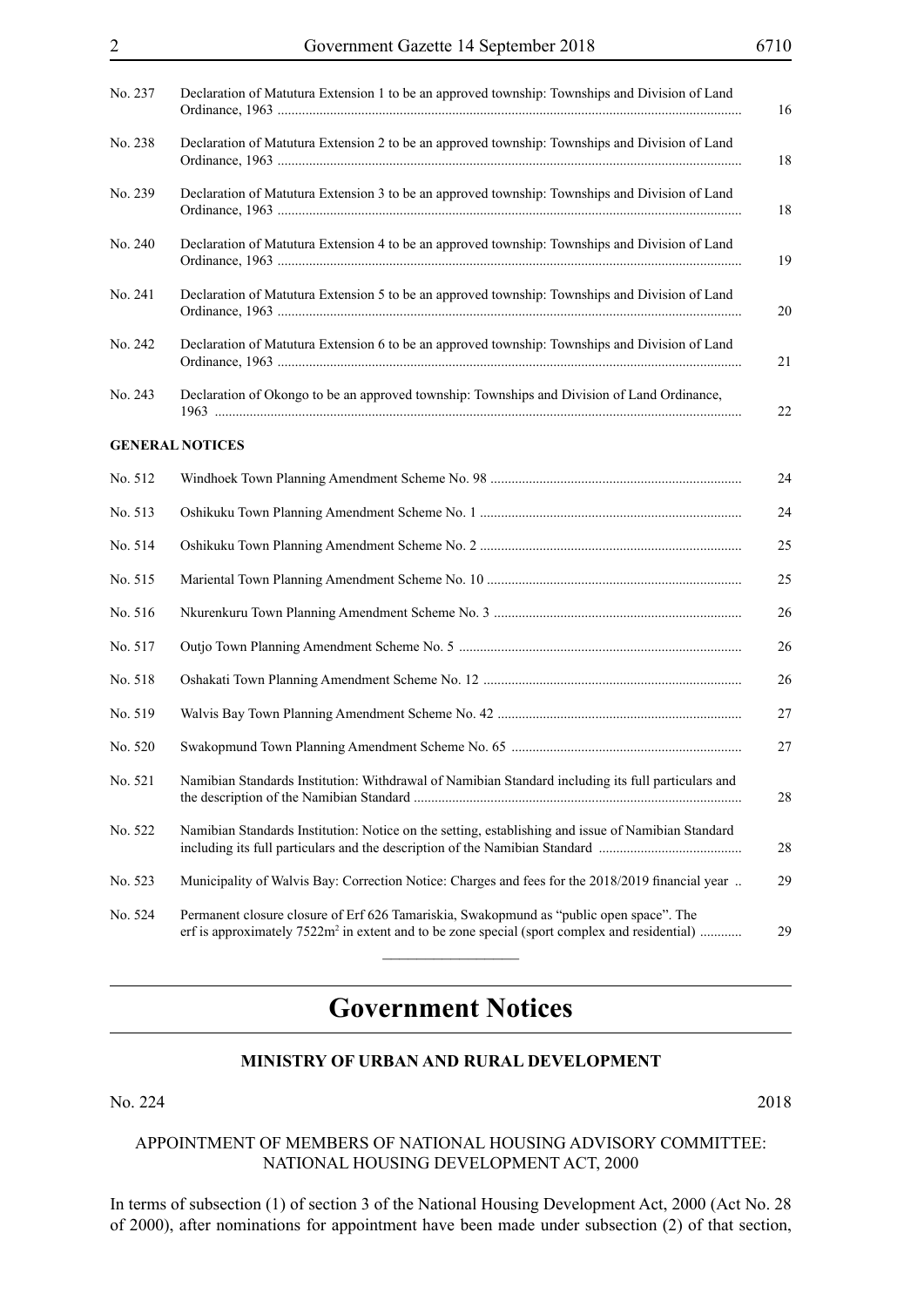I appoint the persons whose names are set in the Table below as members of the National Housing Advisory Committee, for a period of three years starting from 14 September 2018.

**TABLE**

| <b>Title</b> | <b>Name</b>        | <b>Surname</b> |
|--------------|--------------------|----------------|
| Mr.          | Kuutumbeni Benhard | Kathindi       |
| Mrs.         | Edith              | Mbanga         |
| Mr.          | Cacious Siboleka   | Siboleka       |
| Mr.          | Adriaan Johannes   | Grobler        |
| Mr.          | Erikson Pendapala  | Mwanyekange    |

#### **P. MUSHELENGA MINISTER OF URBAN AND RURAL DEVELOPMENT** Windhoek, 16 August 2018

#### **MINISTRY OF HOME AFFAIRS AND IMMIGRATION**

 $\overline{\phantom{a}}$  , where  $\overline{\phantom{a}}$ 

No. 225 2018

#### ALIENS ACT, 1937: CHANGE OF SURNAME

In terms of section 9(1) of the Aliens Act, 1937 (Act No. 1 of 1937), it is hereby made known that the Minister of Home Affairs and Immigration has under the said section authorised each person whose name and residential address appear in column 1 of the Schedule hereto assume the surname mentioned in column 2 of the Schedule opposite his or her name in column 1.

#### **SCHEDULE**

| <b>SURNAME</b> | <b>NAME</b> (S)      | <b>RESIDENTIAL ADDRESS</b>                               | <b>SURNAME</b> |
|----------------|----------------------|----------------------------------------------------------|----------------|
| Alets          | Ludwig Ndjambeni     | Erf 178, Omuuva Street, Hakahana                         | Shakamba       |
| Amos           | John                 | Hakahana Omuve Street                                    | Nekongo        |
| Amunyela       | Vaino Wosman         | Erf 0480, Iipumbu Shilongo Street,<br>Oshakati           | Hamunyela      |
| Andreas        | Abraham              | Egongo Epembe                                            | Shikongo       |
| Asheela        | Boas Ethan Inotila   | 1405, Omunaondo Street, Freedomland<br>Windhoek          | Nambahu        |
| Doeseb         | Gottlieb             | Erf 6006 Donkerhoek                                      | Doeseb-Kavari  |
| Efraim         | Elia                 | D 375, Walvis Bay Street, Havana                         | Absalom        |
| Friedha        | Frieda               | Oshamba Omulonga                                         | Shigwedha      |
| Gabohumise     | Samantha             | 1588, Specht Street, Hochland Park                       | Homba          |
| Gaomas         | Emma Sidona          | Erf 553, Andradiet Street, Eros                          | Kantema-Gaomas |
| Gottliep       | Asser                | Erf 2306, Viringa Street, Walvis Bay                     | Tjikusere      |
| Haireka        | Cecilia Nangura      | Kehemu Location Rundu                                    | Musisi         |
| Haufiku        | Eino Ilende          | Sabi Street 530, Wanaheda                                | Kanhu          |
| Iilonga        | Paulina              | Okalili                                                  | Angolo         |
| Immanuel       | Jonathan             | Olupito Okalongo, Omusati Region                         | Haihambo       |
| Johannes       | Johannes             | Erf 351, Omuthiya                                        | Shipanga       |
| Josua          | <b>Erastus Nande</b> | Erf 967, Okakarara Street, Havana,<br>Katutura, Windhoek | Kalomo         |
| Kahambundu     | Arnolth              | Erf 3560, Mondesa, Swakopmund                            | Katahoni       |
| Kaluwapa       | Liisa Tuwilika       | Ongenga, Ohangwena Region                                | Petrus         |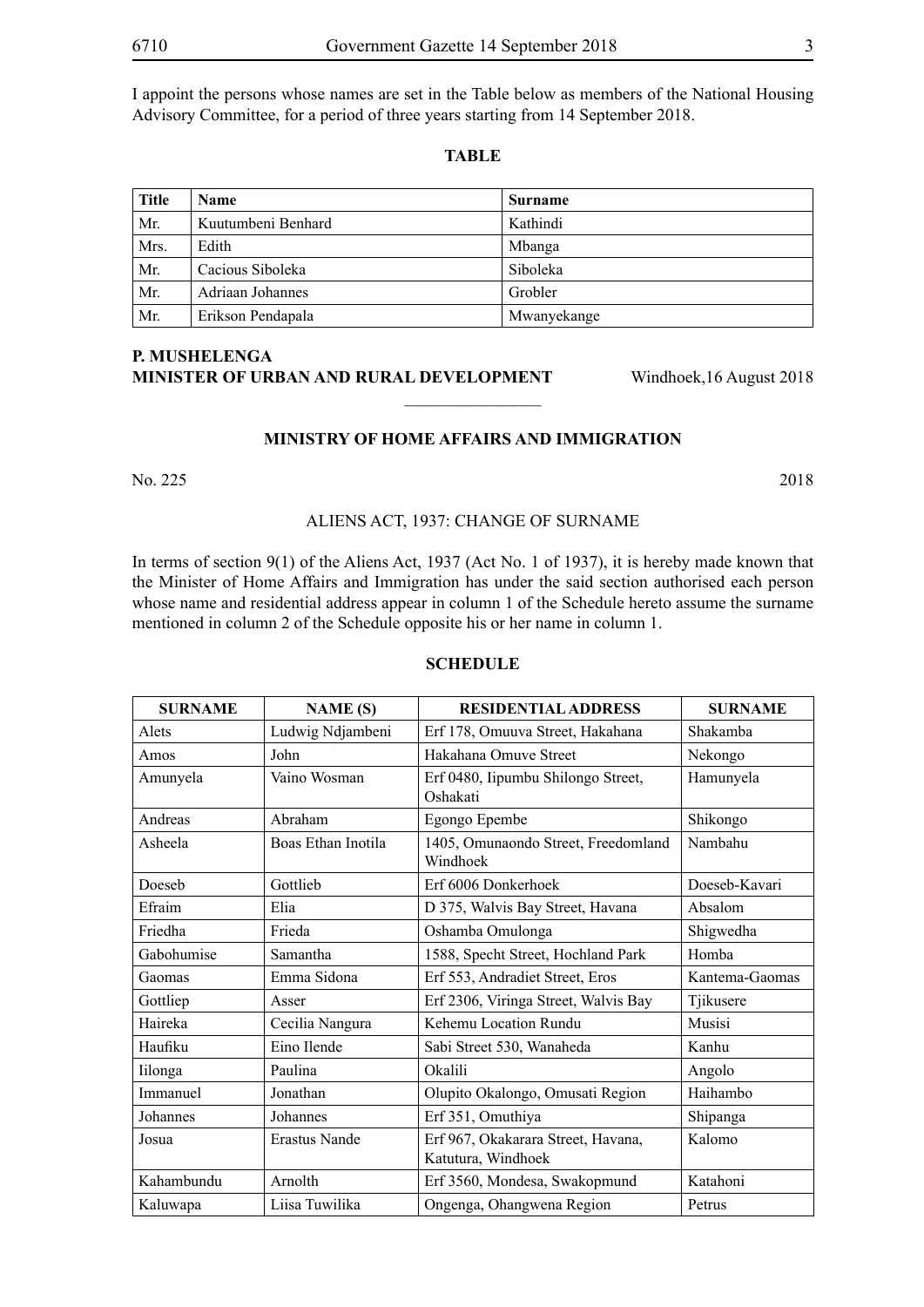| Kambonge        | Willem Shipopa             | Shighuru-Mabushe, Rundu                           | Mushongo         |
|-----------------|----------------------------|---------------------------------------------------|------------------|
| Kasume          | Ember-Jyde Oprah<br>Jeaner | Erf 2830, Ombakata Street,<br>Okuryongava         | Shiimbi          |
| Kharuxas        | Mary Rejoice<br>Charlotte  | Erf 135, Soweto, Keetmanshoop                     | Goliath          |
| Kuyengwa        | Jonas Kalimbwe             | Ngone Rundu Rule East Kavango<br>Region           | Ndumba           |
| Mapoha          | Eliaser                    | Erf 409, Grys Block, Kitaar Street,<br>Katutura   | Kamapoha         |
| Nakaambo        | Kauna-Shiyoto              | Erf 270, Sando Road, Rocky Crest,<br>Windhoek     | Nakaambo-Sakaria |
| Nduondji        | Johannes                   | Erf 830, Soweto Street, Groofontein               | George           |
| Nghihepavali    | Klaudia<br>Ndemwoongela    | 437 Omuvapu Street, Ombili                        | Ndemwoongela     |
| Nghikovali      | Martina                    | Ongwendiva                                        | Angula           |
| Nghitewapo      | Ester Nadula               | Omakango, Ohangwena Region                        | Hiteuapo         |
| Olifant         | Dewan                      | Erf 1585, Grysblok, Dassie Street,<br>Katutura    | Plaatjies        |
| Oyiva           | Abeltina Watyapawa         | Elondo                                            | Iyambo           |
| Pineiro Pineiro | Muriva Yolanda             | 53 Peter Mueshihange Street, Walvis<br>Bay        | Pineiro-York     |
| Rooi            | Etuna Imany                | Unit A2, NHE Flat, Greenwell<br>Matongo, Windhoek | Rooi-Shongolo    |
| Shihepo         | Penti Ndamanguluka         | Erf 6134, Ross Street, Windhoek West              | Paulus           |
| Shivute         | Emmi Ndapanda<br>Nandigolo | Oniipa, Ondangwa                                  | Shivute-Kamati   |
| Shoombe         | Stefanus Pendapala         | Oneputa, Oniipa                                   | Amadhila         |
| Sikuta          | Selestinus                 | Hno 162, Gaingob Street, Walvis Bay               | Nkuvi            |
| Simon           | <b>Sakeus</b>              | Okatale, Olukonda                                 | Kaniita          |
| Tjivoro         | Adolfine                   | Erf 1120, Swakoppoort Street,<br>Goreangab Dam    | Kamberipa        |
| Tsekuru         | Michael                    | Otjiwarongo                                       | Shekunjenge      |
| Timotheus       | Fiina                      | Omahenge                                          | Amalovu          |
| Tuuwali         | Nakale Paulus              | Harmony, Center Police Base                       | Tuluwali         |
| Williams        | Nadrin Alaine              | 18 Namib Street, Narraville, Walvis Bay           | Bezuidenhout     |
| Wilpard         | Ester                      | Ethindi                                           | Amateta          |
|                 |                            |                                                   |                  |

No. 226 2018

#### DECLARATION OF SWAKOPMUND EXTENSION 24 TO BE AN APPROVED TOWNSHIP: TOWNSHIPS AND DIVISION OF LAND ORDINANCE, 1963

In terms of section 13 of the Townships and Division of Land Ordinance, 1963 (Ordinance No. 11 of 1963), I -

(a) declare the area situated on Portion 122 (a portion of Portion 121) of Farm Swakopmund Town and Townlands No. 41, Registration Division "G" and represented by General Plan No. G182 (SG. No. A284/2017) to be an approved township; and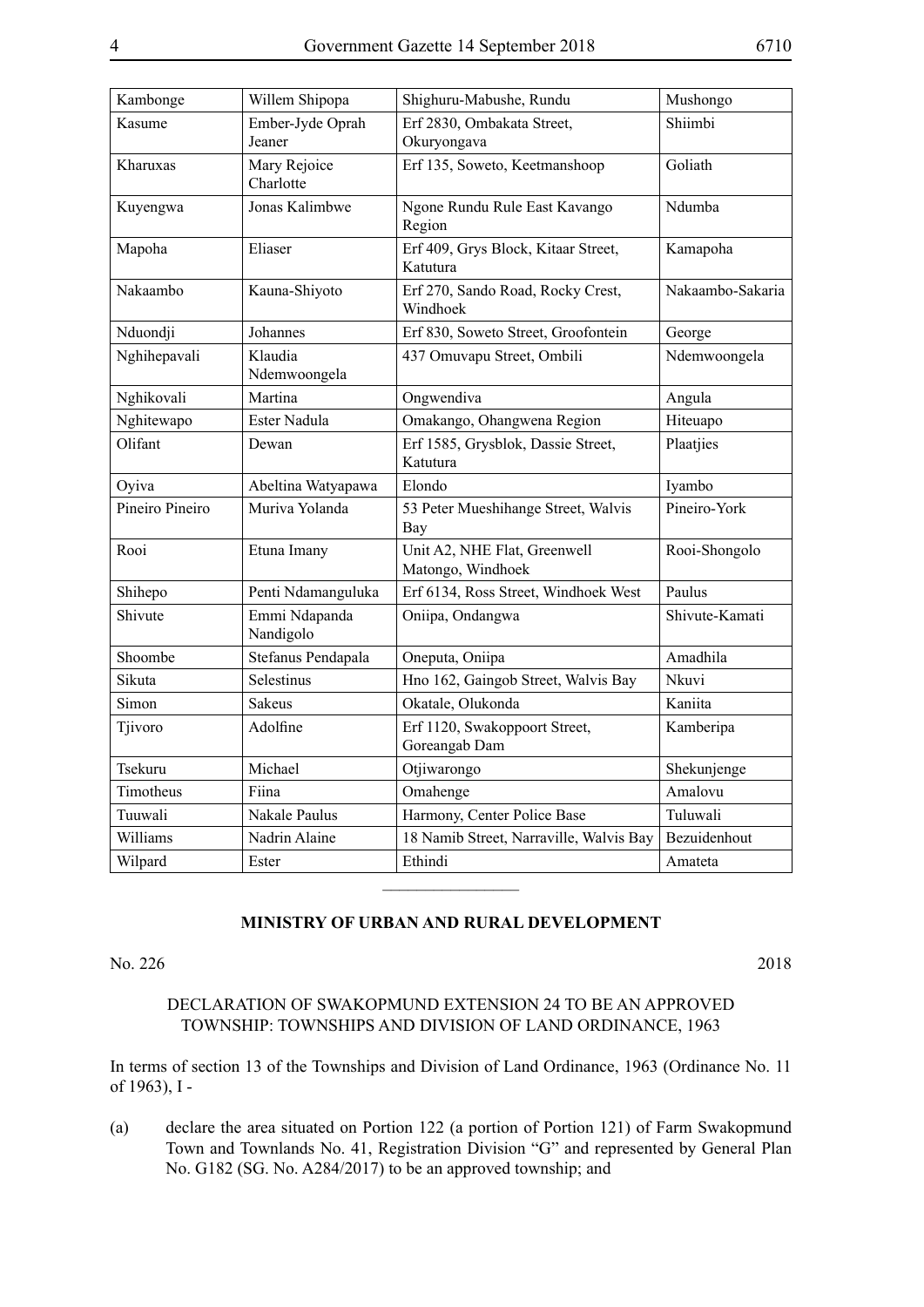(b) set forth in the Schedule the conditions subject to which the application for permission to establish the township concerned has been granted.

#### **P. Mushelenga Minister of Urban and Rural Development** Windhoek, 24 August 2018

#### **SCHEDULE**

#### **1. Name of township:**

The township is called Swakopmund Extension 24.

#### **2. Composition of township:**

The township comprises 327 erven numbered 6310 to 6636 and the remainder streets as indicated on General Plan No. G182.

#### **3. Reservation of erven:**

Erven 6633 to 6636 are reserved for the Local Authority.

#### **4. Conditions of title:**

The following conditions must be registered in favour of the Local Authority against the title deeds of all erven, except the erven referred to in paragraph 3:

- (a) the erf must only be used or occupied for purposes which are in accordance with, and the use or occupation of the erf must at all times be subject to, the provisions of the Swakopmund Town Planning Scheme prepared and approved in terms of the Town Planning Ordinance, 1954 (Ordinance No. 18 of 1954);
- (b) the building value of the main building, including the outbuilding, to be erected on the erf must at least be equal to the prevailing valuation of the erf.

 $\frac{1}{2}$ 

#### **MINISTRY OF URBAN AND RURAL DEVELOPMENT**

#### No. 227 2018

#### DECLARATION OF SWAKOPMUND EXTENSION 25 TO BE AN APPROVED TOWNSHIP: TOWNSHIPS AND DIVISION OF LAND ORDINANCE, 1963

In terms of section 13 of the Townships and Division of Land Ordinance, 1963 (Ordinance No. 11 of 1963), I -

- (a) declare the area situated on Portion 123 (a portion of Portion 121) of Farm Swakopmund Town and Townlands No. 41, Registration Division "G" and represented by General Plan No. G183 (SG. No. A323/2016) to be an approved township; and
- (b) set forth in the Schedule the conditions subject to which the application for permission to establish the township concerned has been granted.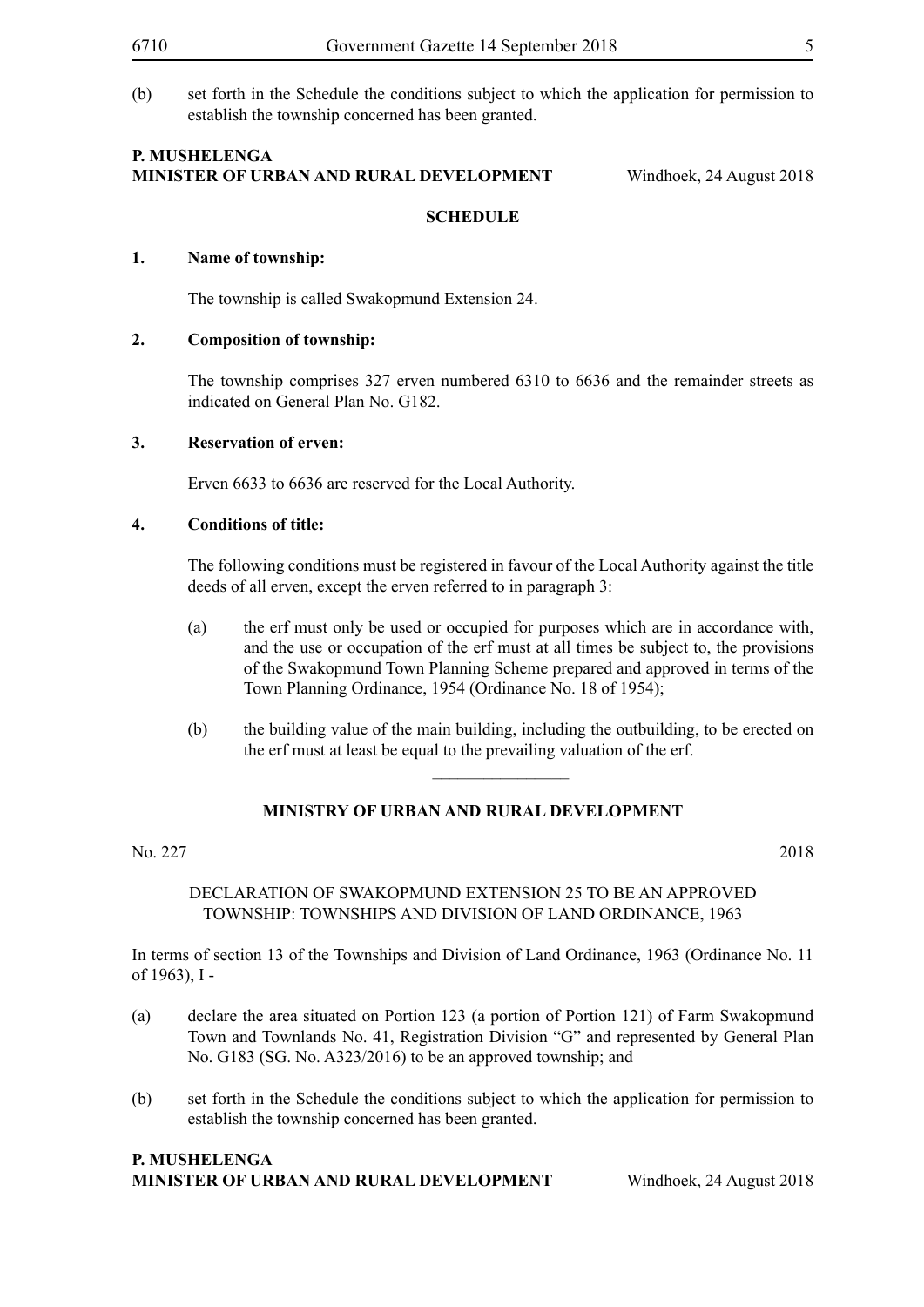#### **1. Name of township:**

The township is called Swakopmund Extension 25.

#### **2. Composition of township:**

The township comprises 318 erven numbered 6637 to 6954 and the remainder streets as indicated on General Plan No. G183.

#### **3. Reservation of erven:**

The following erven are reserved for the Local Authority:

- (a) Erven 6648, 6649, 6651 and 6671 are reserved for General Administrative purposes;
- (b) Erven 6951 to 6953 are reserved for Public Open Space purposes; and
- (c) Erf 6954 is reserved for Street purposes.

#### **4. Conditions of title:**

The following conditions must be registered in favour of the Local Authority against the title deeds of all erven, except the erven referred to in paragraph 3:

- (a) the erf must only be used or occupied for purposes which are in accordance with, and the use or occupation of the erf must at all times be subject to, the provisions of the Swakopmund Town Planning Scheme prepared and approved in terms of the Town Planning Ordinance, 1954 (Ordinance No. 18 of 1954);
- (b) the building value of the main building, including the outbuilding, to be erected on the erf must at least be equal to the prevailing valuation of the erf.

 $\overline{\phantom{a}}$  , where  $\overline{\phantom{a}}$ 

### **MINISTRY OF URBAN AND RURAL DEVELOPMENT**

#### No. 228 2018

#### DECLARATION OF SWAKOPMUND EXTENSION 26 TO BE AN APPROVED TOWNSHIP: TOWNSHIPS AND DIVISION OF LAND ORDINANCE, 1963

In terms of section 13 of the Townships and Division of Land Ordinance, 1963 (Ordinance No. 11 of 1963), I -

- (a) declare the area situated on Portion 124 (a portion of Portion 121) of Farm Swakopmund Town and Townlands No. 41, Registration Division "G" and represented by General Plan No. G184 (SG. No. A314/2013) to be an approved township; and
- (b) set forth in the Schedule the conditions subject to which the application for permission to establish the township concerned has been granted.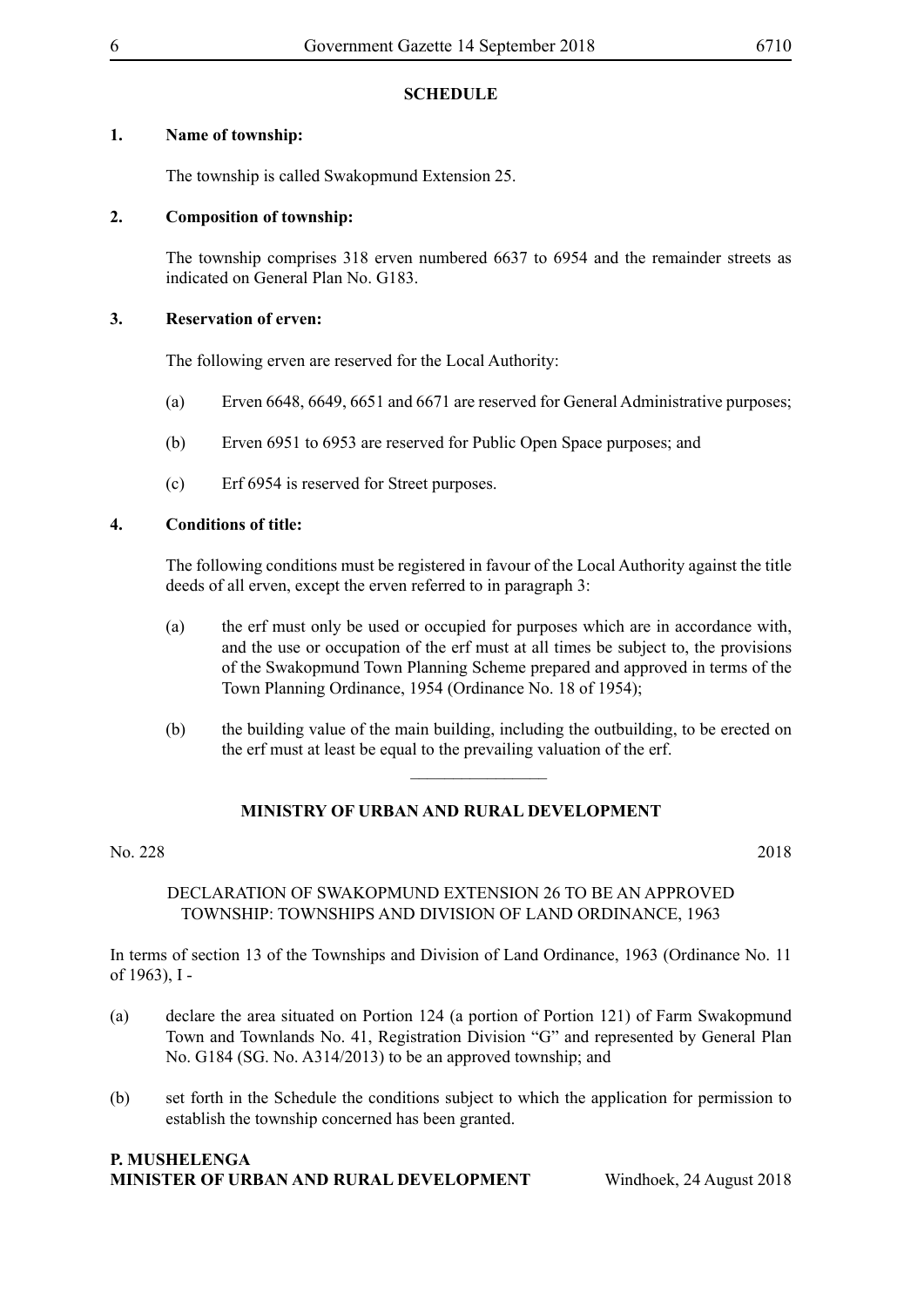#### **1. Name of township:**

The township is called Swakopmund Extension 26.

#### **2. Composition of township:**

The township comprises 288 erven numbered 6955 to 7240, 8671 to 8672 and the remainder streets as indicated on General Plan No. G184.

#### **3. Reservation of erven:**

The following erven are reserved for the Local Authority:

- (a) Erf 7103 is reserved for General Administrative purposes;
- (b) Erven 7238 to 7240 are reserved for Public Open Space purposes; and
- (c) Erven 8671 and 8672 are reserved for Street purposes.

#### **4. Conditions of title:**

The following conditions must be registered in favour of the Local Authority against the title deeds of all erven, except the erven referred to in paragraph 3:

- (a) the erf must only be used or occupied for purposes which are in accordance with, and the use or occupation of the erf must at all times be subject to, the provisions of the Swakopmund Town Planning Scheme prepared and approved in terms of the Town Planning Ordinance, 1954 (Ordinance No. 18 of 1954);
- (b) the building value of the main building, including the outbuilding, to be erected on the erf must at least be equal to the prevailing valuation of the erf.

 $\overline{\phantom{a}}$  , where  $\overline{\phantom{a}}$ 

### **MINISTRY OF URBAN AND RURAL DEVELOPMENT**

#### No. 229 2018

#### DECLARATION OF SWAKOPMUND EXTENSION 27 TO BE AN APPROVED TOWNSHIP: TOWNSHIPS AND DIVISION OF LAND ORDINANCE, 1963

In terms of section 13 of the Townships and Division of Land Ordinance, 1963 (Ordinance No. 11 of 1963), I -

- (a) declare the area situated on Portion 125 (a portion of Portion 121) of Farm Swakopmund Town and Townlands No. 41, Registration Division "G" and represented by General Plan No. G185 (SG. No. A678/2016) to be an approved township; and
- (b) set forth in the Schedule the conditions subject to which the application for permission to establish the township concerned has been granted.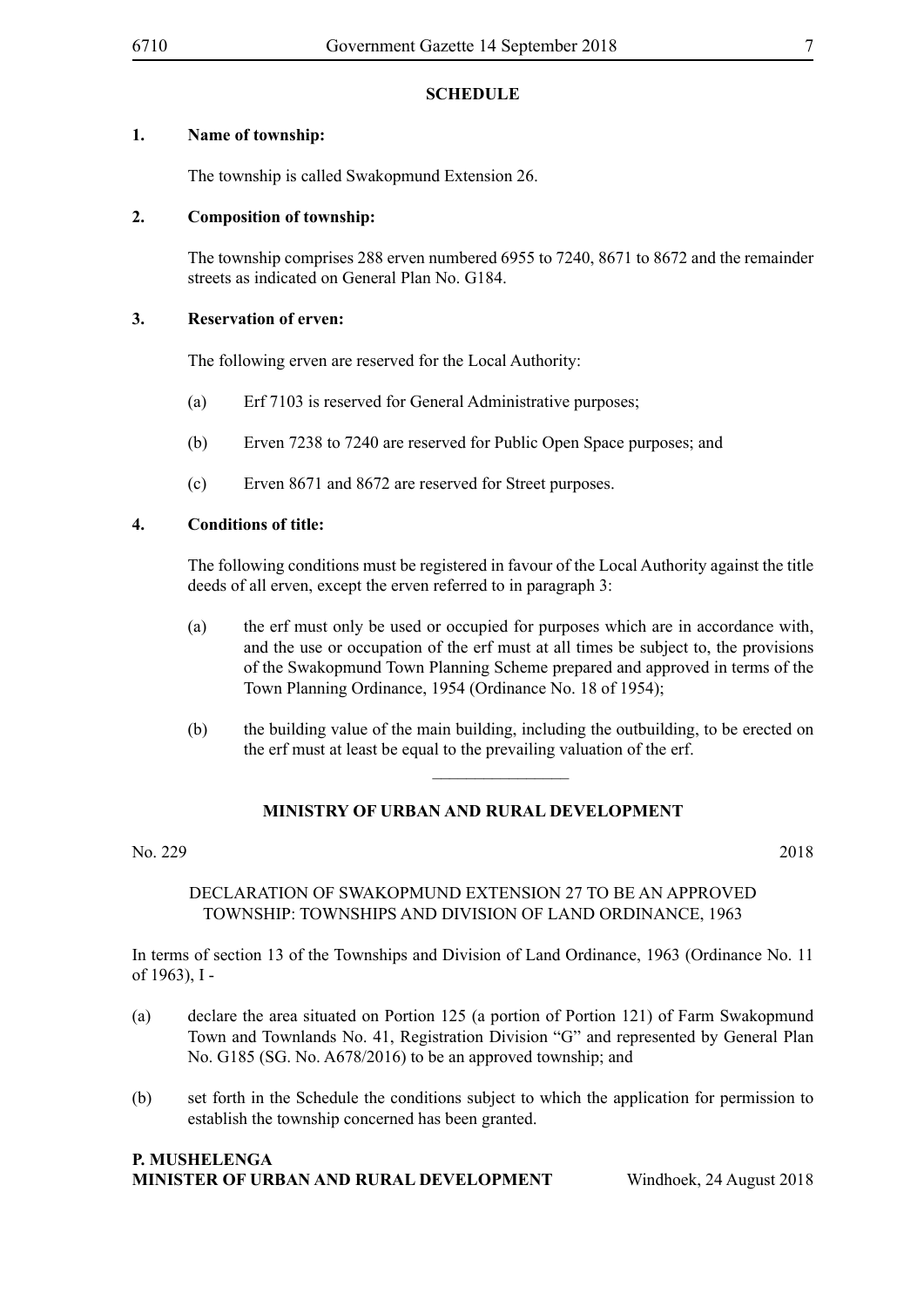#### **1. Name of township:**

The township is called Swakopmund Extension 27.

#### **2. Composition of township:**

The township comprises 299 erven numbered 7241 to 7539 and the remainder streets as indicated on General Plan No. G185.

#### **3. Reservation of erven:**

The following erven are reserved for the Local Authority:

- (a) Erven 7294 to 7473 are reserved for General Administrative purposes; and
- (b) Erf 7539 is reserved for Public Open Space purposes.

#### **4. Conditions of title:**

The following conditions must be registered in favour of the Local Authority against the title deeds of all erven, except the erven referred to in paragraph 3:

- (a) the erf must only be used or occupied for purposes which are in accordance with, and the use or occupation of the erf must at all times be subject to, the provisions of the Swakopmund Town Planning Scheme prepared and approved in terms of the Town Planning Ordinance, 1954 (Ordinance No. 18 of 1954);
- (b) the building value of the main building, including the outbuilding, to be erected on the erf must at least be equal to the prevailing valuation of the erf.

 $\frac{1}{2}$ 

### **MINISTRY OF URBAN AND RURAL DEVELOPMENT**

#### No. 230 2018

#### DECLARATION OF SWAKOPMUND EXTENSION 28 TO BE AN APPROVED TOWNSHIP: TOWNSHIPS AND DIVISION OF LAND ORDINANCE, 1963

In terms of section 13 of the Townships and Division of Land Ordinance, 1963 (Ordinance No. 11 of 1963), I -

- (a) declare the area situated on Portion 126 (a portion of Portion 121) of Farm Swakopmund Town and Townlands No. 41, Registration Division "G" and represented by General Plan No. G186 (SG. No. A364/2013) to be an approved township; and
- (b) set forth in the Schedule the conditions subject to which the application for permission to establish the township concerned has been granted.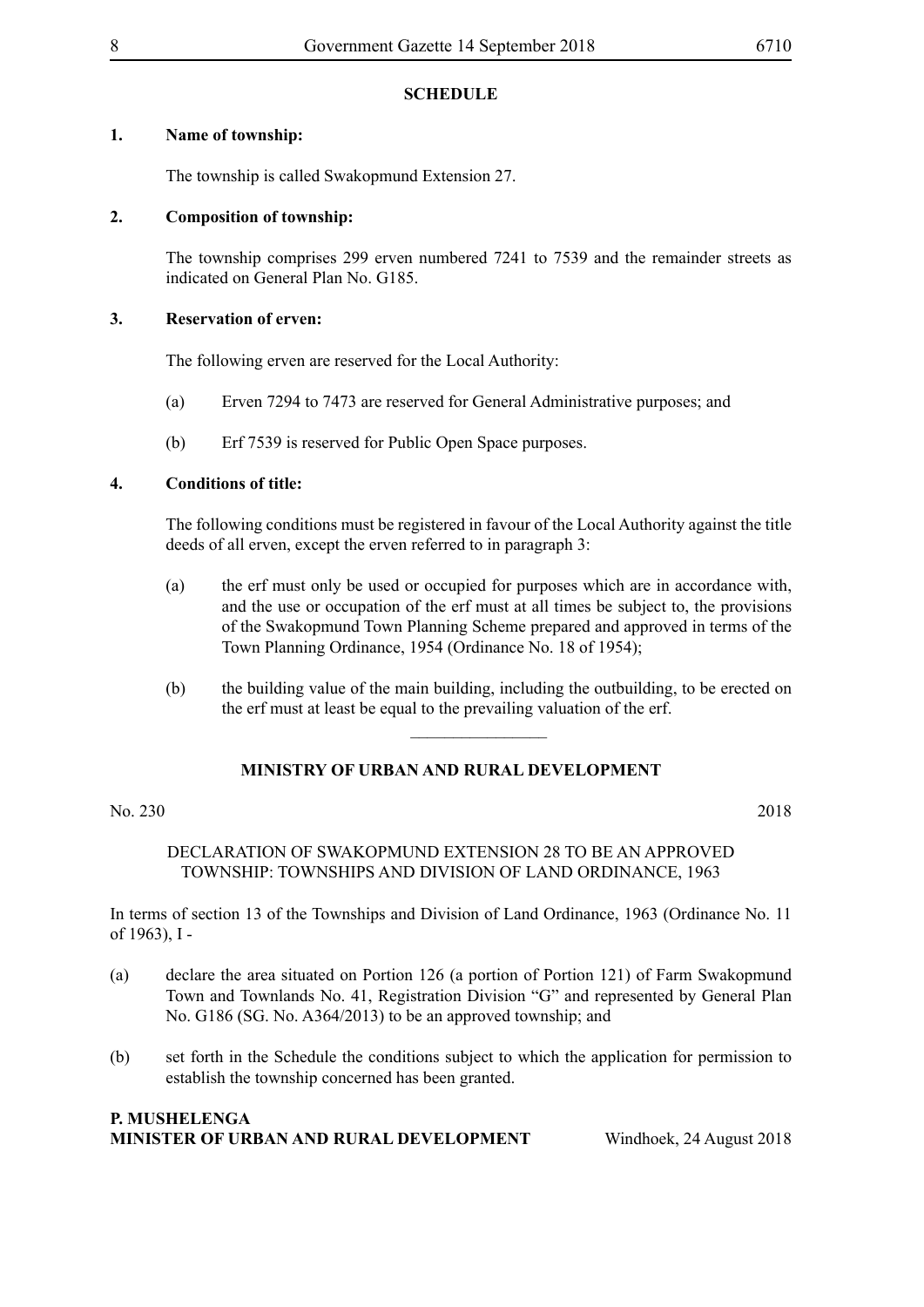#### **1. Name of township:**

The township is called Swakopmund Extension 28.

#### **2. Composition of township:**

The township comprises 280 erven numbered 7540 to 7819 and the remainder streets as indicated on General Plan No. G186.

#### **3. Reservation of erven:**

The following erven are reserved for the Local Authority:

- (a) Erven 7542, 7548 and 7647 are reserved for General Administrative purposes; and
- (b) Erven 7815 to 7819 are reserved for Public Open Space purposes.

#### **4. Conditions of title:**

The following conditions must be registered in favour of the Local Authority against the title deeds of all erven, except the erven referred to in paragraph 3:

- (a) the erf must only be used or occupied for purposes which are in accordance with, and the use or occupation of the erf must at all times be subject to, the provisions of the Swakopmund Town Planning Scheme prepared and approved in terms of the Town Planning Ordinance, 1954 (Ordinance No. 18 of 1954);
- (b) the building value of the main building, including the outbuilding, to be erected on the erf must at least be equal to the prevailing valuation of the erf.

 $\frac{1}{2}$ 

#### **MINISTRY OF URBAN AND RURAL DEVELOPMENT**

No. 231 2018

#### DECLARATION OF SWAKOPMUND EXTENSION 29 TO BE AN APPROVED TOWNSHIP: TOWNSHIPS AND DIVISION OF LAND ORDINANCE, 1963

In terms of section 13 of the Townships and Division of Land Ordinance, 1963 (Ordinance No. 11 of 1963), I -

- (a) declare the area situated on Portion 127 (a portion of Portion 121) of Farm Swakopmund Town and Townlands No. 41, Registration Division "G" and represented by General Plan No. G187 (SG. No. A711/2016) to be an approved township; and
- (b) set forth in the Schedule the conditions subject to which the application for permission to establish the township concerned has been granted.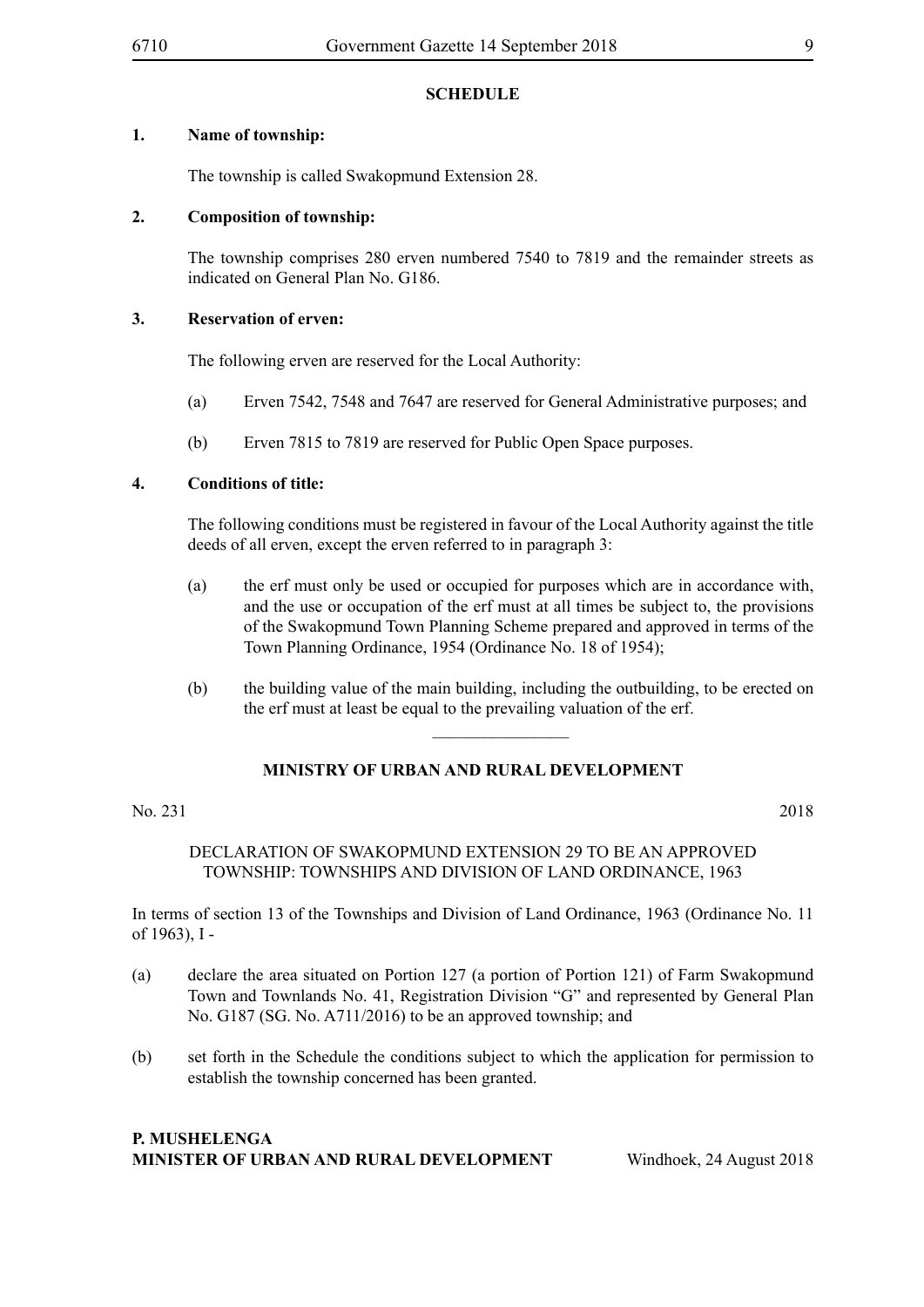#### **1. Name of township:**

The township is called Swakopmund Extension 29.

#### **2. Composition of township:**

The township comprises 327 erven numbered 7820 to 8146 and the remainder streets as indicated on General Plan No. G187.

#### **3. Reservation of erven:**

Erf 8146 is reserved for the Local Authority for Public Open Space purposes.

#### **4. Conditions of title:**

The following conditions must be registered in favour of the Local Authority against the title deeds of all erven, except the erven referred to in paragraph 3:

- (a) the erf must only be used or occupied for purposes which are in accordance with, and the use or occupation of the erf must at all times be subject to, the provisions of the Swakopmund Town Planning Scheme prepared and approved in terms of the Town Planning Ordinance, 1954 (Ordinance No. 18 of 1954);
- (b) the building value of the main building, including the outbuilding, to be erected on the erf must at least be equal to the prevailing valuation of the erf.

 $\frac{1}{2}$ 

#### **MINISTRY OF URBAN AND RURAL DEVELOPMENT**

No. 232 2018

#### DECLARATION OF SWAKOPMUND EXTENSION 30 TO BE AN APPROVED TOWNSHIP: TOWNSHIPS AND DIVISION OF LAND ORDINANCE, 1963

In terms of section 13 of the Townships and Division of Land Ordinance, 1963 (Ordinance No. 11 of 1963), I -

- (a) declare the area situated on Portion 128 (a portion of Portion 121) of Farm Swakopmund Town and Townlands No. 41, Registration Division "G" and represented by General Plan No. G188 (SG. No. A330/2017) to be an approved township; and
- (b) set forth in the Schedule the conditions subject to which the application for permission to establish the township concerned has been granted.

#### **P. Mushelenga Minister of Urban and Rural Development** Windhoek, 24 August 2018

#### **SCHEDULE**

#### **1. Name of township:**

The township is called Swakopmund Extension 30.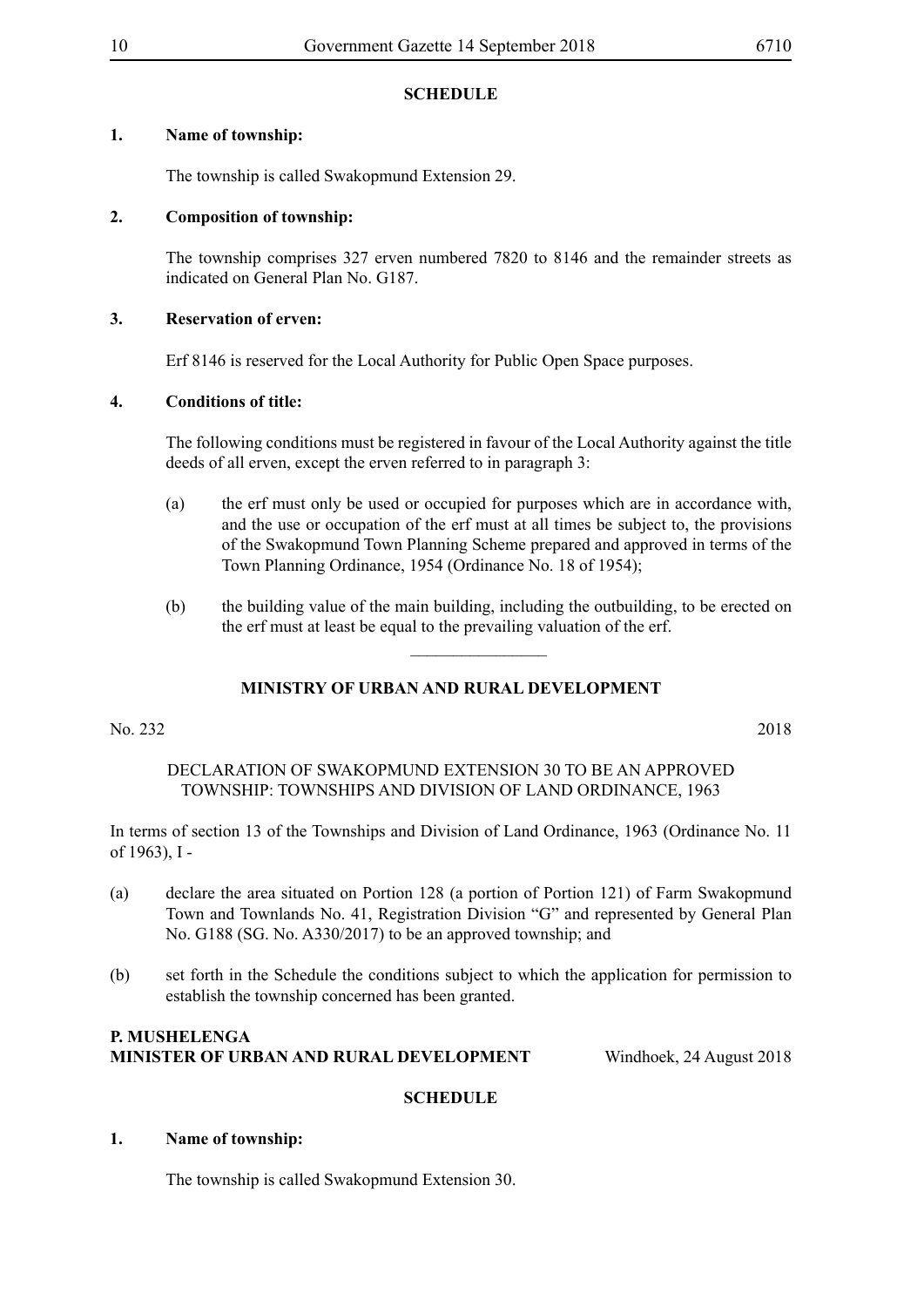#### **2. Composition of township:**

The township comprises 293 erven numbered 8147 to 8439 and the remainder streets as indicated on General Plan No. G188.

#### **3. Reservation of erven:**

Erven 8438 and 8439 are reserved for the Local Authority for Public Open Space purposes.

#### **4. Conditions of title:**

The following conditions must be registered in favour of the Local Authority against the title deeds of all erven, except the erven referred to in paragraph 3:

- (a) the erf must only be used or occupied for purposes which are in accordance with, and the use or occupation of the erf must at all times be subject to, the provisions of the Swakopmund Town Planning Scheme prepared and approved in terms of the Town Planning Ordinance, 1954 (Ordinance No. 18 of 1954);
- (b) the building value of the main building, including the outbuilding, to be erected on the erf must at least be equal to the prevailing valuation of the erf.

 $\frac{1}{2}$ 

#### **MINISTRY OF URBAN AND RURAL DEVELOPMENT**

#### No. 233 2018

#### DECLARATION OF OTJOMUISE EXTENTION 9 TO BE AN APPROVED TOWNSHIP: TOWNSHIPS AND DIVISION OF LAND ORDINANCE, 1963

In terms of section 13 of the Townships and Division of Land Ordinance, 1963 (Ordinance No. 11 of 1963), I -

- (a) declare the area situated on Portion 278 (a portion of Portion B) of Farm Windhoek Town and Townland No. 31 in the Registration Division "K" in the Khomas Region, as indicated on the General Plan No. K 345, to be an approved township; and
- (b) set out in the Schedule the conditions subject to which the application for permission to establish the township concerned has been granted.

#### **P. Mushelenga Minister of Urban and Rural Development** Windhoek, 14 August 2018

#### **SCHEDULE**

#### **1. Name of township:**

The township is called Otjomuise Extension 9.

#### **2. Composition of township:**

The township comprises 311 erven numbered 3385 to 3610 and 3737 to 3821 and the remainder streets as indicated on General Plan No. K 345.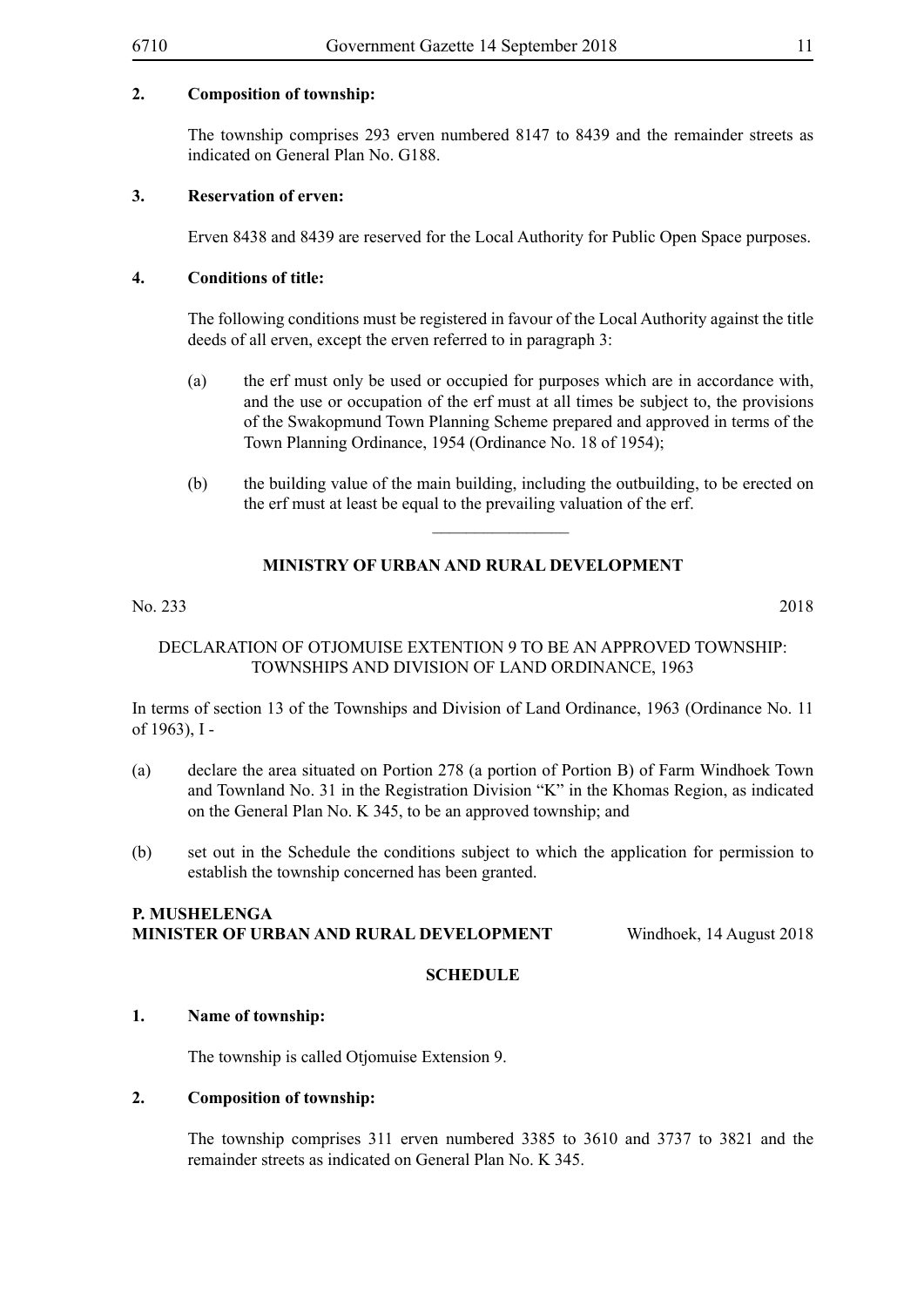#### **3. Reservation of erven:**

Erven 3815 to 3821 is reserved for the Local Authority for Public Open Space purposes.

#### **4. Conditions of title:**

The following conditions are registered in favour of the Local Authority against the title deeds of all erven except the erven referred to in paragraph 3:

- (a) the erf must be used or occupied for purposes which are in accordance with, and the use of the occupation of the erf must at all times be subject to, the provisions of the Windhoek Town Planning Scheme prepared and approved in terms of the Town Planning Ordinance, 1954 (Ordinance No. 18 of 1954); and
- (b) the building value of the main building, including the outbuilding to be erected on the erf, must be at least four times the prevailing valuation of the erf.

#### **MINISTRY OF URBAN AND RURAL DEVELOPMENT**

 $\frac{1}{2}$ 

#### No. 234 2018

#### DECLARATION OF BUKALO EXTENSION 2 TO BE AN APPROVED TOWNSHIP: TOWNSHIPS AND DIVISION OF LAND ORDINANCE, 1963

In terms of section 13 of the Townships and Division of Land Ordinance, 1963 (Ordinance No. 11 of 1963), I -

- (a) declare the area, situated on Portion 3 of the Farm Bukalo Townlands No. 1354, Registration Division "B", Zambezi Region, as indicated on General Plan No. B247 and represented by Surveyor-General Plan (S.G. No. A 542/2011) to be an approved township; and
- (b) set forth in the Schedule the conditions subject to which the application for permission to establish the township concerned has been granted.

#### **P. Mushelenga Minister of Urban and Rural Development** Windhoek, 23 August 2018

#### **SCHEDULE**

#### **1. Name of township:**

The township is called Bukalo Extension 2.

#### **2. Composition of township:**

The township comprises 334 erven numbered 491 to 824 and the remainder streets as indicated on General Plan No. B247 (S.G. No. A 542/2011).

#### **3. Reservation of erven:**

- (1) Erven 512, 514, 533 and 535 are reserved for the State for General Administrative purposes.
- (2) The following erven are reserved for the Local Authority: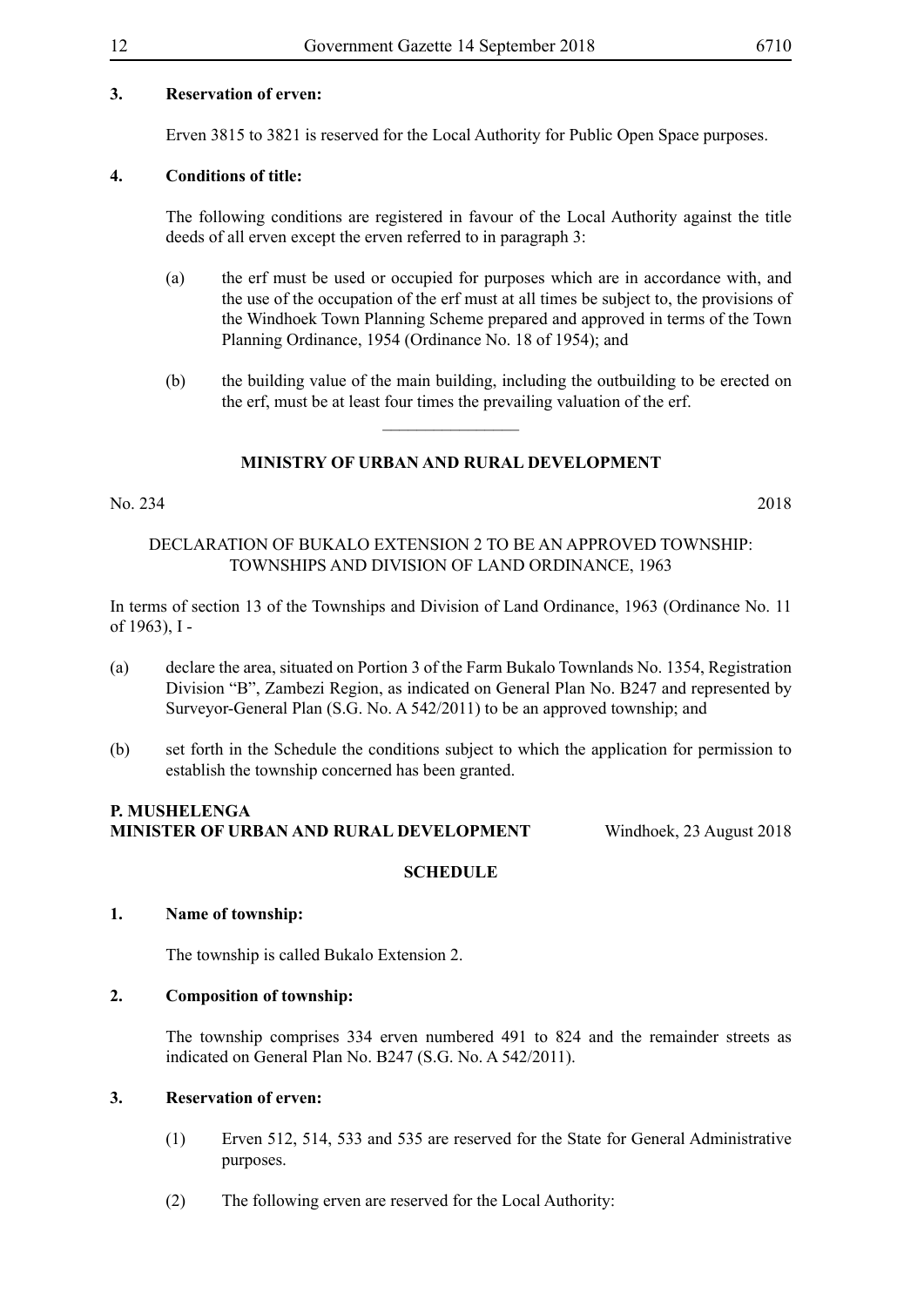- (a) Erven 530 to 532, 534, 615, 823 and 824, for General Administrative purposes;
- (b) Erf 512, for a Cemetary; and
- (c) Erven 821 and 822, for Public Open Space purposes.

#### **4. Conditions of title:**

- (1) The following conditions must be registered in favour of the Local Authority against the title deeds of all erven, except the erven referred to in paragraph 3:
	- (a) the erf is subject to the reservation for the Local Authority of the right of access and use without compensation of the area three meters parallel with any boundary of such erf, for the construction and maintenance of municipal services in respect of water, sewerage, drainage, electricity and gas, which right includes the right to place on such erf temporarily any material that may be excavated during such operation on their erf or any adjacent erf.
	- (b) if the erf has more than one street frontage, access to the erf may be obtained from the street determined by the Local Authority.
	- (c) offensive trade may not be established or conducted on the erf.
	- (d) for the purpose of subparagraph (c), "offensive trade" means any of the businesses, trades, works or institutions mentioned in subregulation (a) of regulation 1 of the Village Management Board Area, Walvis Bay: Offensive Trade Regulations published under Government Notice No. 141 of 10 November 1926.
- (2) The following conditions must, in addition to those mentioned in paragraph  $4(1)$ , be registered in favour of the Local Authority against the title deeds of Erven 515 to 522, 548 to 555, 557 to 571, 576 to 597, 599 to 611, 627 to 630, 637 to 643 and 649 to 819:
	- (a) the erf must only be used for residential purposes.
	- (b) the building value of a new dwelling unit, including the outbuildings, to be erected on the erf must be at least four times the prevailing valuation of the erf.
- (3) The following conditions must, in addition to those mentioned in paragraph 4(1), be registered against the title deeds of Erven 493 to 496, 498 to 511, 523 to 543, 556, 572 to 575, 612 to 614, 616 to 618 and 631 to 636:
	- (a) the erf may only be used for flats and business purposes other than as a factory as defined in section 3 of the Factories, Machinery and Building Works Ordinance, 1952 (Ordinance No. 45 of 1952), provided that where a building is erected for business purposes the ground floor of the main building may not contain flats and no flats may be constructed on the same floor as any business or offices.
	- (b) the building value of a new main building, including the outbuildings, to be erected on the erf must be at least two times the prevailing valuation of the erf.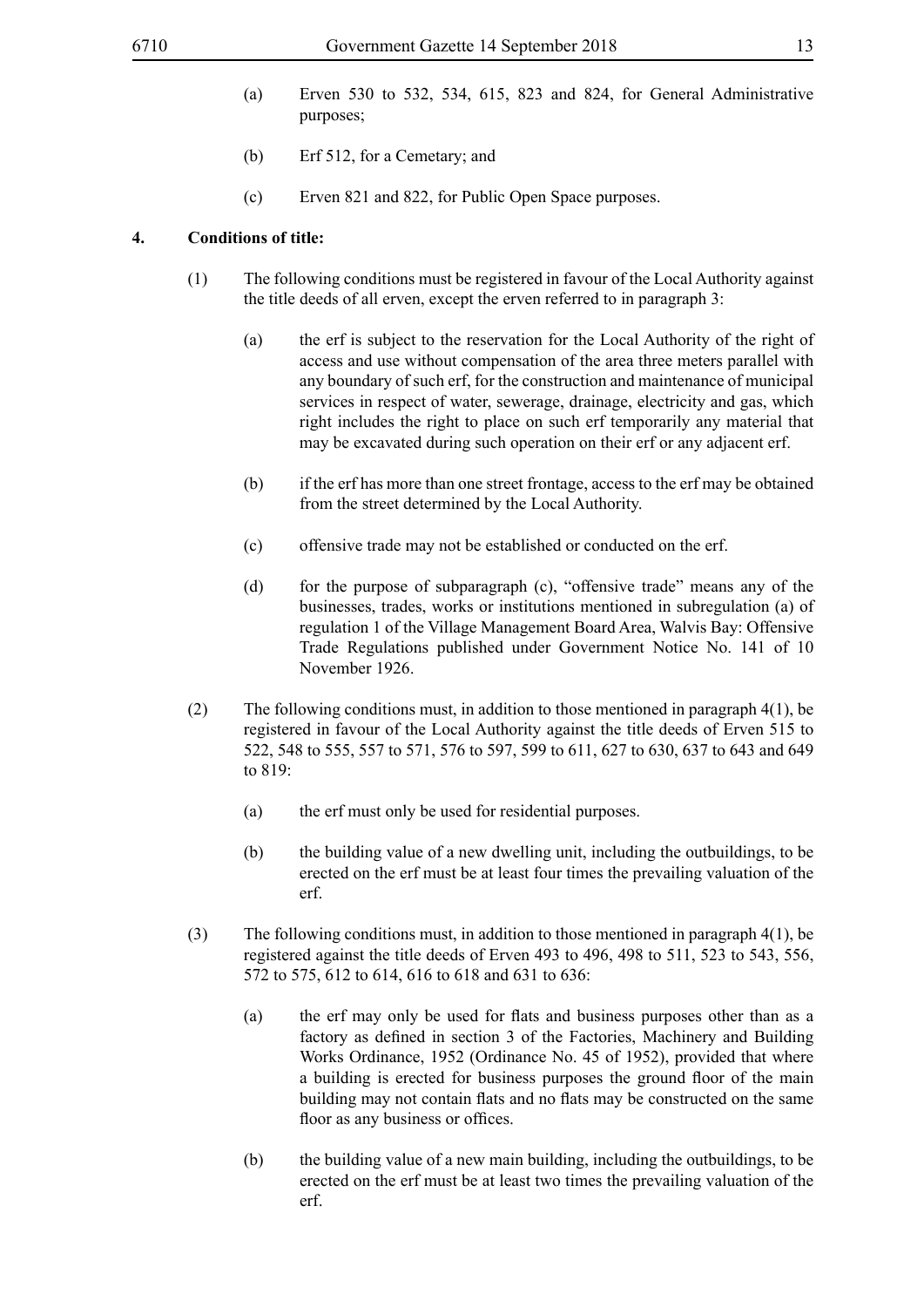- (4) The following conditions must, in addition to those mentioned in paragraph 4(1), be registered in favour of the Local Authority against the title deeds of Erven 619 to 621 and 644 to 648:
	- (a) the erf may only be used for light industrial and incidental purposes.
	- (b) the building value of any new main building, including the outbuildings, to be erected on the erf must be at least equal to the prevailing valuation of the erf.
- (5) The following conditions must, in addition to those mentioned in paragraph 4(1), be registered in favour of the Local Authority against the title deed of Erf 497:
	- (a) the erf may only be used for institutional and incidental purposes.
	- (b) the building value of a new main building, including the outbuildings, to be erected on the erf must be at least equal to the prevailing valuation of the erf.

 $\overline{\phantom{a}}$  , where  $\overline{\phantom{a}}$ 

#### No. 235 2018

#### DECLARATION OF KRÖNLEIN EXTENSION 1 TO BE AN APPROVED TOWNSHIP: TOWNSHIPS AND DIVISION OF LAND ORDINANCE, 1963

In terms of section 13 of the Townships and Division of Land Ordinance, 1963 (Ordinance No. 11 of 1963), I -

- (a) declare the area, being a subdivision of Erf 313, Krönlein, Registration Division "T", Karas Region, as indicated on General Plan No. T116 and represented by Surveyor-General Plan (S.G. No. A 285/2017) to be an approved township; and
- (b) set forth in the Schedule the conditions subject to which the application for permission to establish the township concerned has been granted.

#### **P. Mushelenga Minister of Urban and Rural Development** Windhoek, 29 August 2018

#### **SCHEDULE**

#### **1. Name of township:**

The township is called Krönlein Extension 1.

#### **2. Composition of township:**

The township comprises 141 erven numbered 1034 to 1174 and the remainder streets as indicated on General Plan No. T116 (S.G. No. A 285/2017).

#### **3. Reservation of erven:**

Erven 1172 to 1173 are reserved for the Local Authority for Public Open Space purposes and Erf 1174 for Street purposes.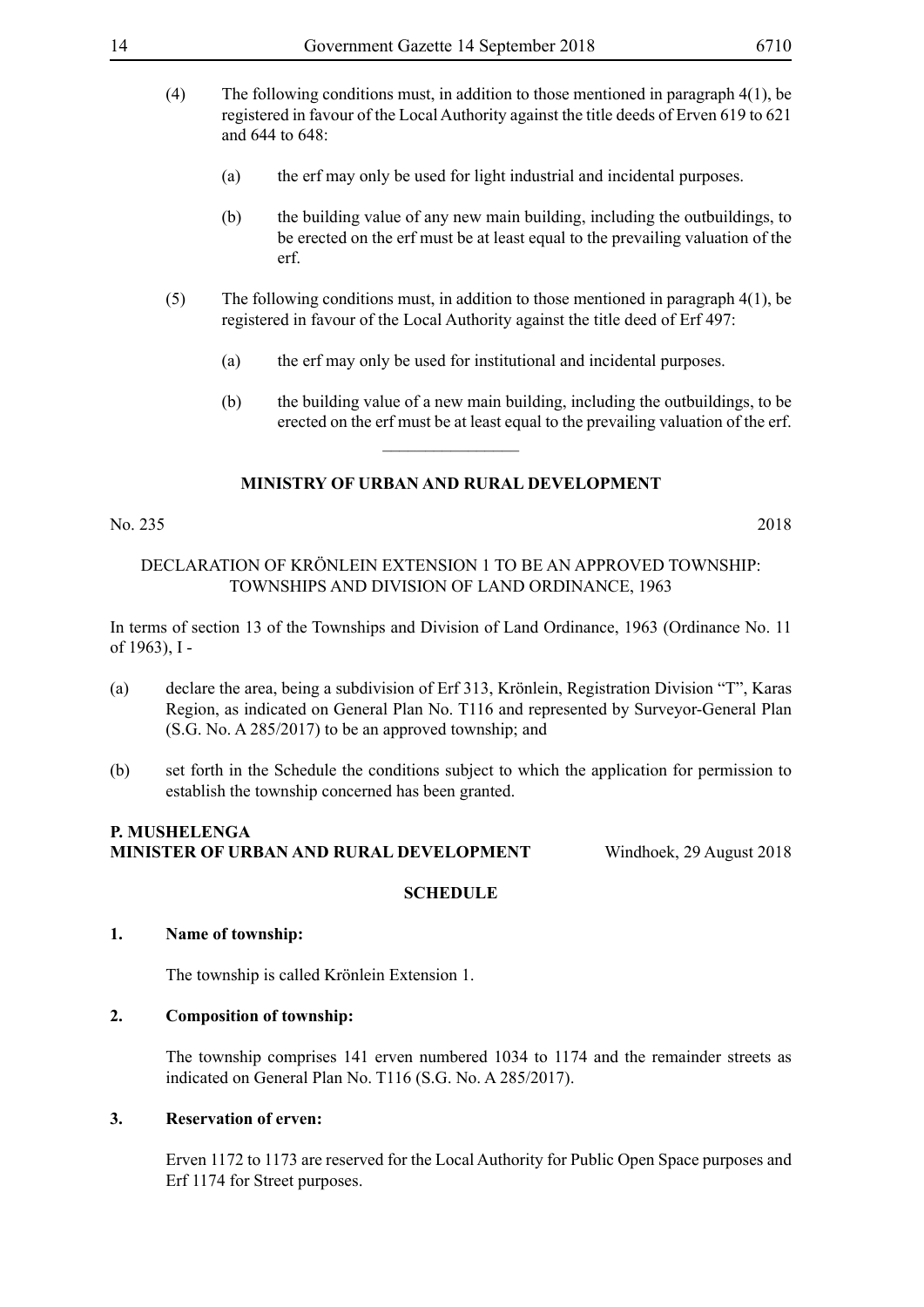#### **4. Conditions of title:**

The following conditions must be registered in favour of the Local Authority against the title deeds of all erven except the erven referred to in paragraph 3:

- (a) the erf must be used or occupied for purposes which are in accordance with, and the use or occupation of the erf must at all times be subject to the provisions of the Keetmanshoop Town Planning Scheme prepared and approved in terms of the Town Planning Ordinance, 1954 (Ordinance No. 18 of 1954).
- (b) the building value of the main building, excluding the outbuilding to be erected on the erf must be at least four times the prevailing valuation of the erf.

#### **MINISTRY OF URBAN AND RURAL DEVELOPMENT**

 $\frac{1}{2}$ 

#### No. 236 2018

#### DECLARATION OF MATUTURA TO BE AN APPROVED TOWNSHIP: TOWNSHIPS AND DIVISION OF LAND ORDINANCE, 1963

In terms of section 13 of the Townships and Division of Land Ordinance, 1963 (Ordinance No. 11 of 1963), I -

- (a) declare the area situated on Portion 141, (a portion of Portion 137) of Farm Swakopmund Town and Townlands No. 41, in the Registration Division "G" in the Erongo Region, as indicated on the General Plan No. G201 (SG. No.780/2016) to be an approved township; and
- (b) set forth in the Schedule the conditions subject to which the application for permission to establish the township concerned has been granted.

#### **P. Mushelenga Minister of Urban and Rural Development** Windhoek, 24 August 2018

#### **SCHEDULE**

#### **1. Name of township:**

The township is called Matutura.

#### **2. Composition of township:**

The township comprises 233 erven numbered 1 to 233 and the remainder streets as indicated on General Plan No. G201 (SG. No.780/2016).

#### **3. Reservation of erven:**

Erven 231 to 233 are reserved for the Local Authority for Public Open Space purposes.

#### **4. Conditions of title:**

The following conditions must be registered in favour of the Local Authority against the title deeds of all erven, except the erven referred to in paragraph 3: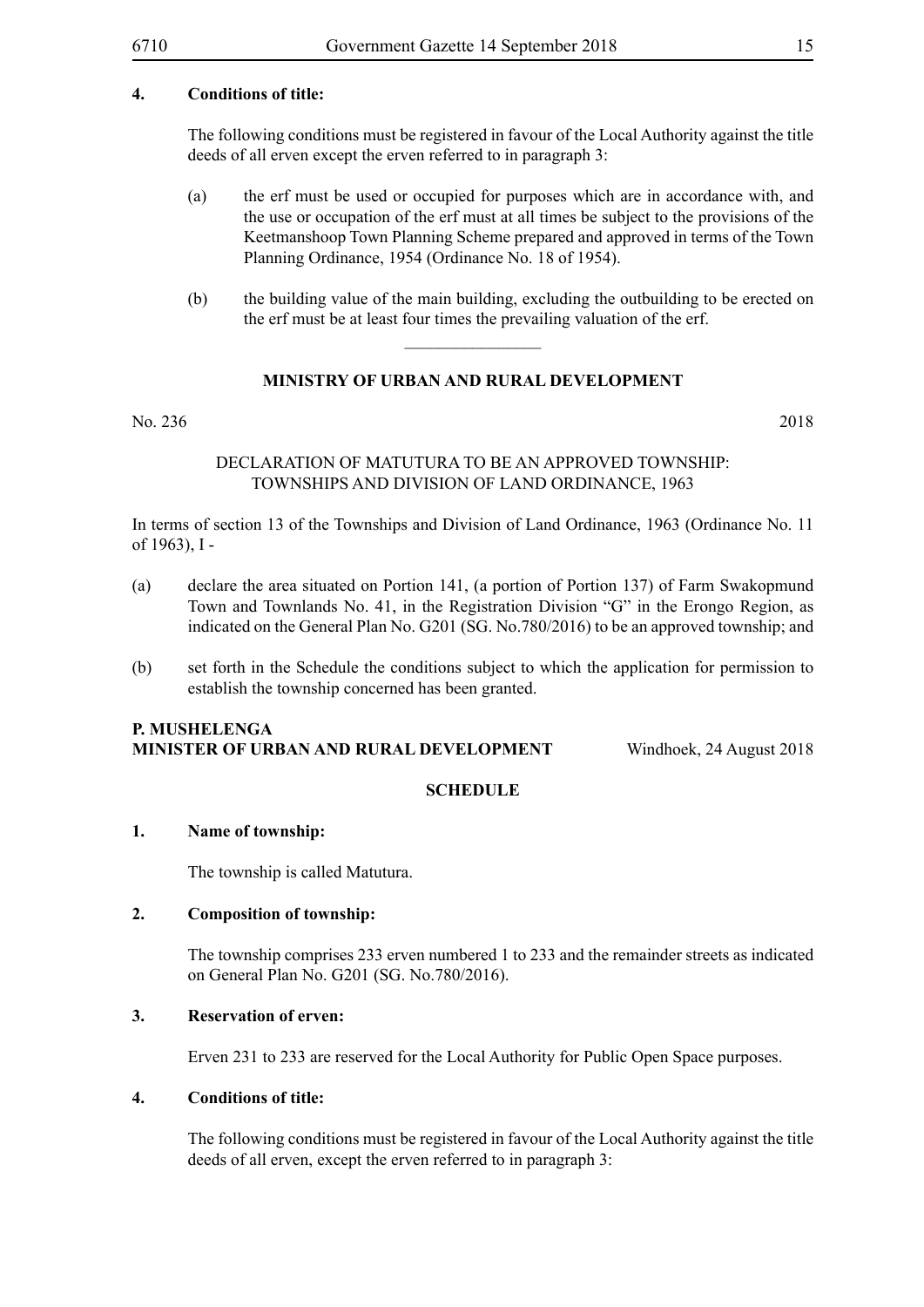- (a) the erf must only be used or occupied for purposes which are in accordance with the provisions of the Swakopmund Town Planning Scheme prepared and approved in terms of the Town Planning Ordinance, 1954 (Ordinance No. 18 of 1954).
- (b) the building value of the main building, including the outbuildings, to be erected on the erf, must be at least two times the prevailing valuation of the erf.

 $\frac{1}{2}$ 

No. 237 2018

#### DECLARATION OF MATUTURA EXTENSION 1 TO BE AN APPROVED TOWNSHIP: TOWNSHIPS AND DIVISION OF LAND ORDINANCE, 1963

In terms of section 13 of the Townships and Division of Land Ordinance, 1963 (Ordinance No. 11 of 1963), I -

- (a) declare the area situated on Portion 139 of Farm Swakopmund Town and Townlands No. 41, in the Registration Division "G" in the Erongo Region, as indicated on the General Plan No. G202 (SG. No. A1334/2015) to be an approved township; and
- (b) set forth in the Schedule the conditions subject to which the application for permission to establish the township concerned has been granted.

#### **P. Mushelenga Minister of Urban and Rural Development** Windhoek, 29 August 2018

#### **SCHEDULE**

#### **1. Name of township:**

The township is called Matutura Extension 1.

#### **2. Composition of township:**

The township comprises 277 erven numbered 234 to 510 and the remainder streets as indicated on General Plan G 202 (SG. No. A1334/2015).

#### **3. Reservation of erven:**

Erven 505 to 510 are reserved for the Local Authority for Public Open Space purposes.

#### **4. Conditions of title:**

The following conditions must be registered in favour of the Local Authority against the title deeds of all erven, except the erven referred to in paragraph 3:

- (a) the erf must only be used or occupied for purposes which are in accordance with the provisions of the Swakopmund Town Planning Scheme prepared and approved in terms of the Town Planning Ordinance, 1954 (Ordinance No. 18 of 1954).
- (b) the building value of the main building, including the outbuildings, to be erected on the erf, must be at least two times the prevailing valuation of the erf.

 $\overline{\phantom{a}}$  , where  $\overline{\phantom{a}}$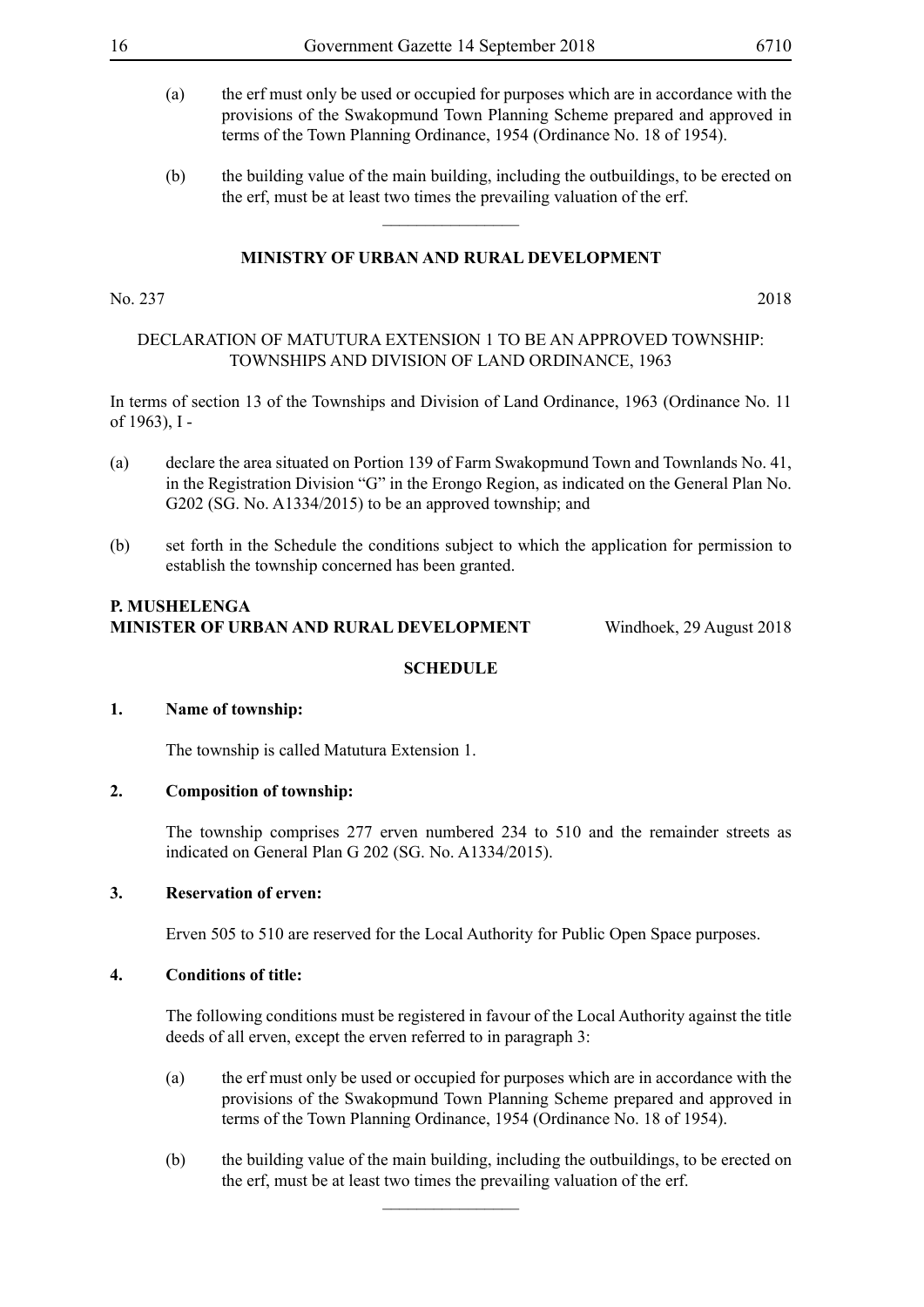#### No. 238 2018

#### DECLARATION OF MATUTURA EXTENSION 2 TO BE AN APPROVED TOWNSHIP: TOWNSHIPS AND DIVISION OF LAND ORDINANCE, 1963

In terms of section 13 of the Townships and Division of Land Ordinance, 1963 (Ordinance No. 11 of 1963), I -

- (a) declare the area situated on Portion 138, (a portion of Portion B) of Farm Swakopmund Town and Townlands No. 41, in the Registration Division "G" in the Erongo Region, as indicated on the General Plan No. G203 (SG. No. A286/2016) to be an approved township; and
- (b) set forth in the Schedule the conditions subject to which the application for permission to establish the township concerned has been granted.

#### **P. Mushelenga Minister of Urban and Rural Development** Windhoek, 29 August 2018

#### **SCHEDULE**

#### **1. Name of township:**

The township is called Matutura Extension 2.

#### **2. Composition of township:**

The township comprises 122 erven numbered 511 to 632 and the remainder streets as indicated on General Plan No. G203 (SG. No. A286/2016).

#### **3. Reservation of erven:**

- (a) Erf 533 is reserved for the State for Educational purposes; and
- (b) Erven 625 to 632 are reserved for the Local Authority for Public Open Space purposes.

#### **4. Conditions of title:**

The following condition must be registered in favour of the Local Authority against the title deeds of all erven, except the erven referred to in paragraph 3:

- (a) the erf must only be used or occupied for purposes which are in accordance with the provisions of the Swakopmund Town Planning Scheme prepared and approved in terms of the Town Planning Ordinance, 1954 (Ordinance No. 18 of 1954.
- (b) The building value of the main building, including the outbuildings, to be erected on the erf, must be at least two times the prevailing valuation of the erf.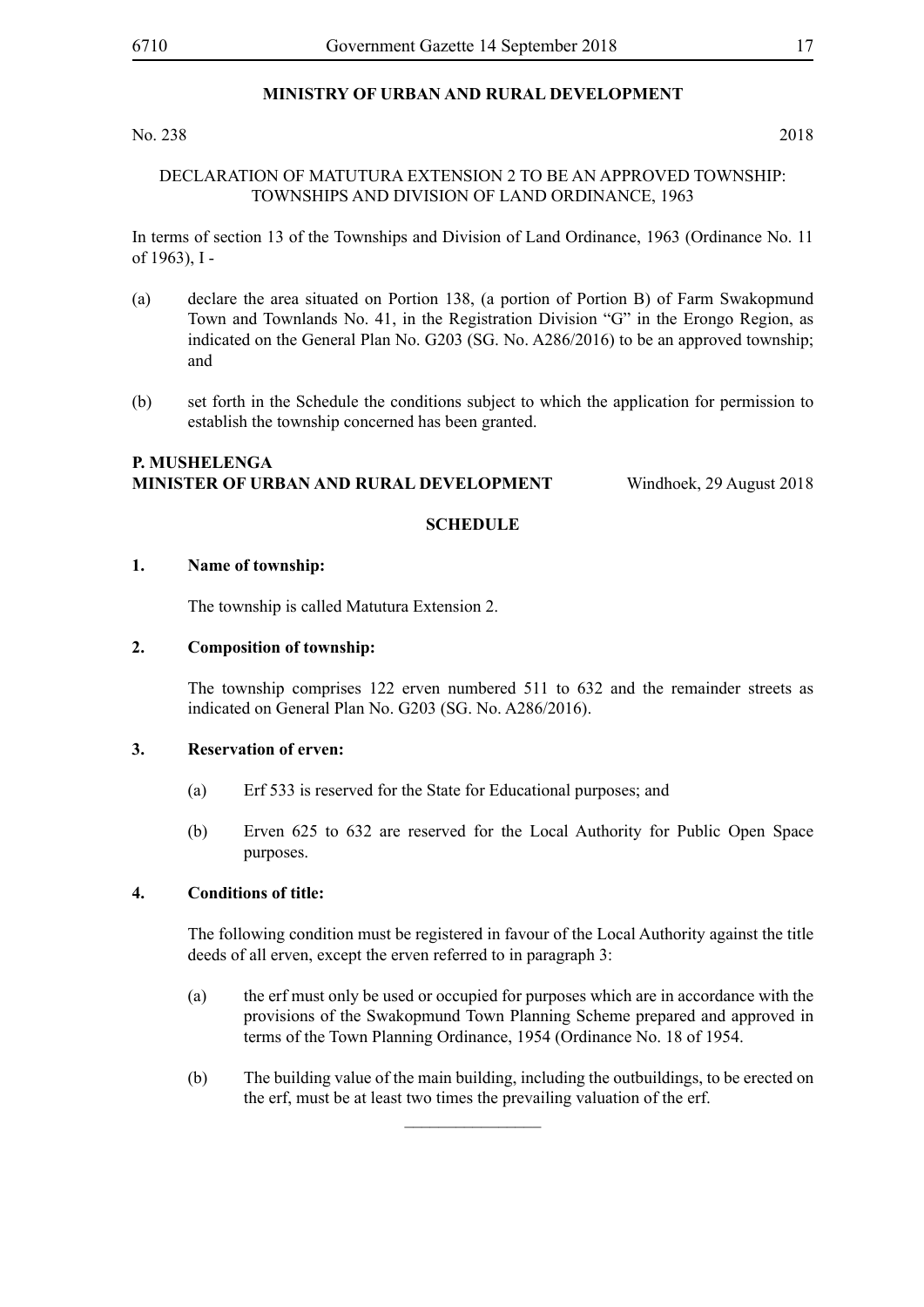No. 239 2018

#### DECLARATION OF MATUTURA EXTENSION 3 TO BE AN APPROVED TOWNSHIP: TOWNSHIPS AND DIVISION OF LAND ORDINANCE, 1963

In terms of section 13 of the Townships and Division of Land Ordinance, 1963 (Ordinance No. 11 of 1963), I -

- (a) declare the area situated on Portion 142, (a portion of Portion 137) of Farm Swakopmund Town and Townlands No. 41, in the Registration Division "G" in the Erongo Region, as indicated on the General Plan No. G204 (SG. No. A602/2017 ) to be an approved township; and
- (b) set forth in the Schedule the conditions subject to which the application for permission to establish the township concerned has been granted.

#### **P. Mushelenga Minister of Urban and Rural Development** Windhoek, 29 August 2018

#### **SCHEDULE**

#### **1. Name of township:**

The township is called Matutura Extension 3.

#### **2. Composition of township:**

The township comprises 291 erven numbered 633 to 923 and the remainder streets as indicated on General Plan No. G204 (SG. No. A602/2017).

#### **3. Reservation of erven:**

The following erven are reserved for the Local Authority:

- (a) Erf 635 is reserved for Parking purposes; and
- (b) Erven 920 to 923 are reserved for Public Open Space purposes.

#### **4. Conditions of title:**

The following conditions must be registered in favour of the Local Authority against the title deeds of all erven except the erven referred to in paragraph 3:

- (a) the erf must only be used or occupied for purposes which are in accordance with the provisions of the Swakopmund Town Planning Scheme prepared and approved in terms of the Town Planning Ordinance, 1954 (Ordinance No. 18 of 1954).
- (a) the building value of the main building, including the outbuildings, to be erected on the erf, must be at least two times the prevailing valuation of the erf.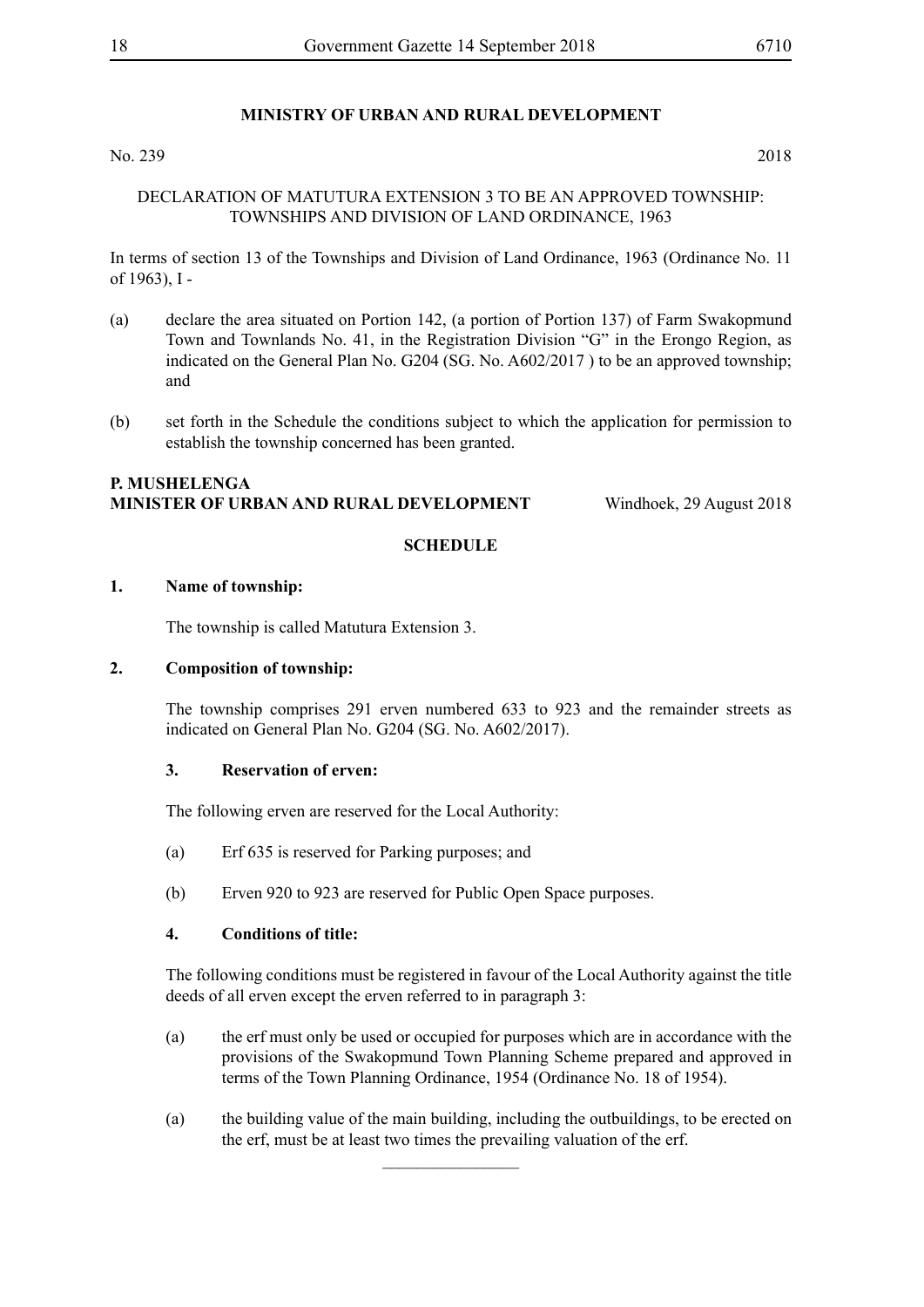#### No. 240 2018

#### DECLARATION OF MATUTURA EXTENSION 4 TO BE AN APPROVED TOWNSHIP: TOWNSHIPS AND DIVISION OF LAND ORDINANCE, 1963

In terms of section 13 of the Townships and Division of Land Ordinance, 1963 (Ordinance No. 11 of 1963), I -

- (a) declare the area situated on Portion 143, (a portion of Portion 137) of Farm Swakopmund Town and Townlands No. 41, in the Registration Division "G" in the Erongo Region, as indicated on the General Plan No. G205 (SG. No. A603/2017 ) to be an approved township; and
- (b) set forth in the Schedule the conditions subject to which the application for permission to establish the township concerned has been granted.

#### **P. Mushelenga Minister of Urban and Rural Development** Windhoek, 29 August 2018

#### **SCHEDULE**

#### **1. Name of township:**

The township is called Matutura Extension 4.

#### **2. Composition of township:**

The township comprises 62 erven numbered 924 to 985 and the remainder streets as indicated on General Plan No. G205 (SG. No. A603/2017).

#### **3. Reservation of erven:**

- (a) Erf 982 is reserved for the State for Educational purposes.
- (b) the following erven are reserved for the Local Authority:
	- (i) Erf 985 is reserved for Public Open Space purposes; and
	- (ii) Erven 926, 983 and 984 for Parking purposes.

#### **4. Conditions of title:**

The following conditions must be registered in favour of the Local Authority against the title deeds of all erven except the erven referred to in paragraph 3:

- (a) the erf must only be used or occupied for purposes which are in accordance with the provisions of the Swakopmund Town Planning Scheme prepared and approved in terms of the Town Planning Ordinance, 1954 (Ordinance No. 18 of 1954).
- (b) the building value of the main building, including the outbuildings, to be erected on the erf, must be at least two times the prevailing valuation of the erf.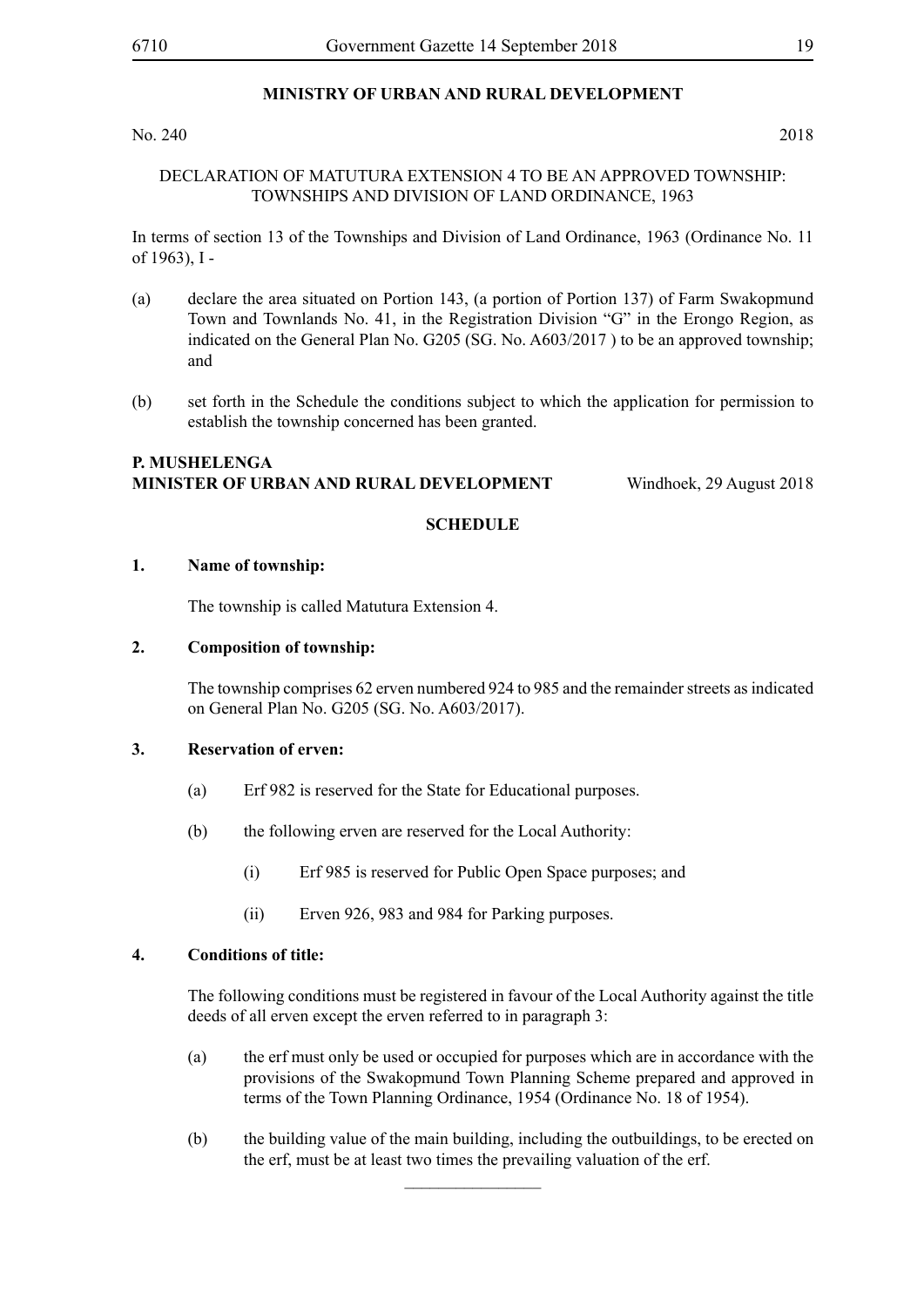#### No. 241 2018

DECLARATION OF MATUTURA EXTENSION 5 TO BE AN APPROVED TOWNSHIP: TOWNSHIPS AND DIVISION OF LAND ORDINANCE, 1963

In terms of section 13 of the Townships and Division of Land Ordinance, 1963 (Ordinance No. 11 of 1963), I -

- (a) declare the area situated on Portion 144, (a portion of Portion 137) of Farm Swakopmund Town and Townlands No. 41, in the Registration Division "G" in the Erongo Region, as indicated on the General Plan No. G206 (SG. No. A604/2017 ) to be an approved township; and
- (b) set forth in the Schedule the conditions subject to which the application for permission to establish the township concerned has been granted.

#### **P. Mushelenga Minister of Urban and Rural Development** Windhoek, 29 August 2018

#### **SCHEDULE**

#### **1. Name of township:**

The township is called Matutura Extension 5.

#### **2. Composition of township:**

The township comprises 22 erven numbered 986 to 1007 and the remainder streets as indicated on General Plan No. G206 (SG. No. A604/2017).

#### **3. Reservation of erven:**

The following erven are reserved for the Local Authority:

- (a) Erf 1007 is reserved for Public Open Space purposes; and
- (b) Erf 1002 is reserved for General Administrative purposes.

#### **4. Conditions of title:**

The following conditions must be registered in favour of the Local Authority against the title deeds of all erven, except the erven referred to in paragraph 3:

- (a) the erf must only be used or occupied for purposes which are in accordance with the provisions of the Swakopmund Town Planning Scheme prepared and approved in terms of the Town Planning Ordinance, 1954 (Ordinance No. 18 of 1954).
- (b) the building value of the main building, including the outbuildings, to be erected on the erf, must be at least four times the prevailing valuation of the erf.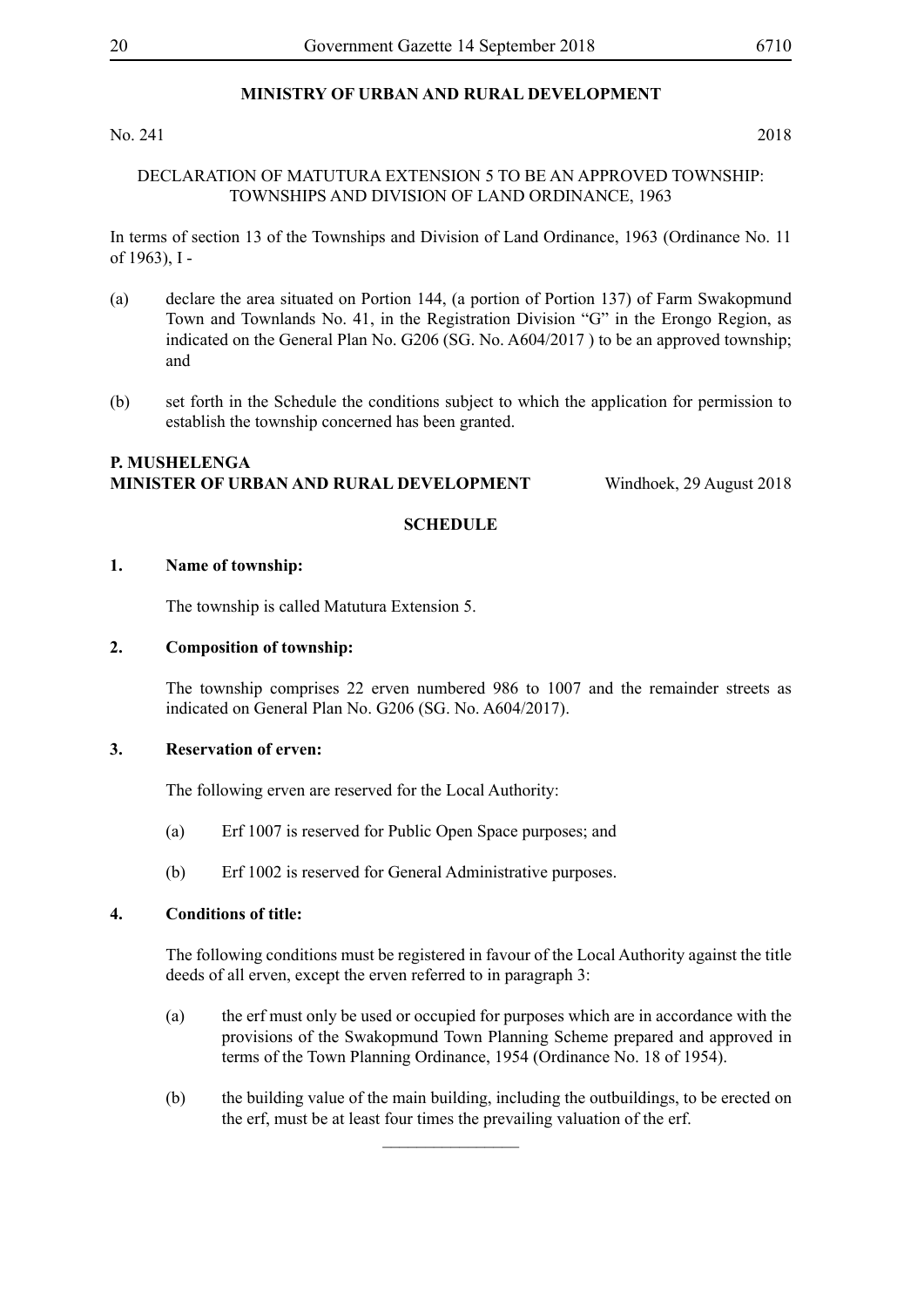#### No. 242 2018

#### DECLARATION OF MATUTURA EXTENSION 6 TO BE AN APPROVED TOWNSHIP: TOWNSHIPS AND DIVISION OF LAND ORDINANCE, 1963

In terms of section 13 of the Townships and Division of Land Ordinance, 1963 (Ordinance No. 11 of 1963), I -

- (a) declare the area situated on Portion 145, (a portion of portion 137) of Farm Swakopmund Town and Townlands No. 41, in the Registration Division "G" in the Erongo Region, as indicated on the General Plan No. G207 (SG. No. 184/2017 ) to be an approved township; and
- (b) set forth in the Schedule the conditions subject to which the application for permission to establish the township concerned has been granted.

#### **P. Mushelenga Minister of Urban and Rural Development** Windhoek, 29 August 2018

#### **SCHEDULE**

#### **1. Name of township:**

The township is called Matutura Extension 6.

#### **2. Composition of township:**

The township comprises 139 erven numbered 1008 to 1146 and the remainder streets as indicated on General Plan No. G207 (SG. No.184/2017).

#### **3. Reservation of erven:**

Erven 1114 to 1146 are reserved for the Local Authority for Public Open Space purposes.

#### **4. Conditions of title:**

The following conditions must be registered in favour of the Local Authority against the title deeds of all erven, except the erven referred to in paragraph 3:

- (a) the erf must only be used or occupied for purposes which are in accordance with the provisions of the Swakopmund Town Planning Scheme prepared and approved in terms of the Town Planning Ordinance, 1954 (Ordinance No. 18 of 1954).
- (b) the building value of the main building, including the outbuildings, to be erected on the erf must be at least two times the prevailing valuation of the erf.

 $\overline{\phantom{a}}$  , where  $\overline{\phantom{a}}$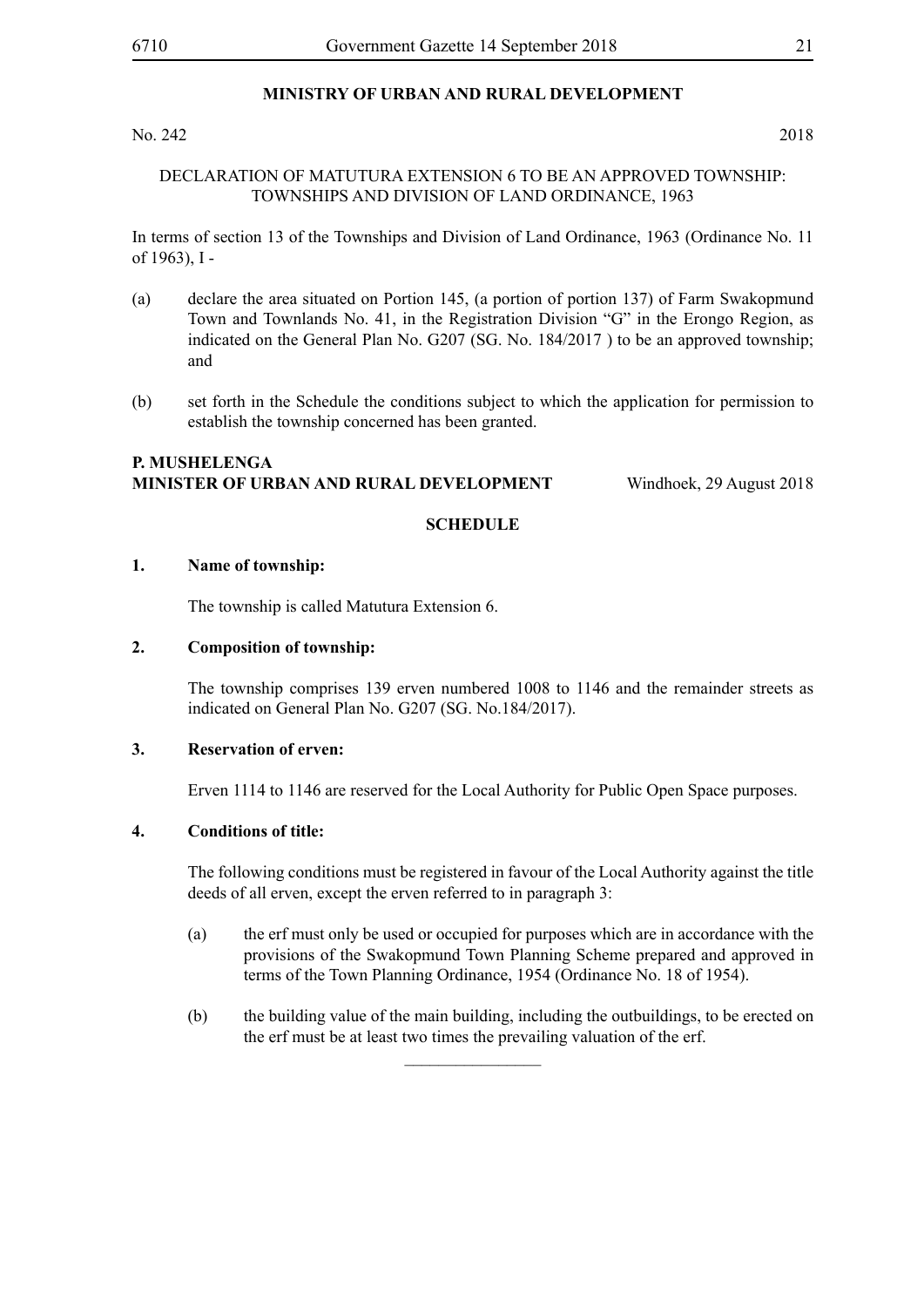#### No. 243 2018

#### DECLARATION OF OKONGO TO BE AN APPROVED TOWNSHIP: TOWNSHIPS AND DIVISION OF LAND ORDINANCE, 1963

In terms of section 13 of the Townships and Division of Land Ordinance, 1963 (Ordinance No. 11 of 1963), I -

- (a) declare the area situated on Portion 1 of the Farm Okongo Townlands No. 994, Registration Division "A" and represented by General Plan No. A150 (S.G. No. A156/2002), to be an approved township; and
- (b) set forth in the Schedule the conditions subject to which the application for permission to establish the township concerned has been granted.

#### **P. Mushelenga Minister of Urban and Rural Development** Windhoek, 31 August 2018

#### **SCHEDULE**

#### **1. Name of township:**

The township is called Okongo.

#### **2. Composition of township:**

The township comprises 349 erven numbered 1 to 349 and the remainder streets as indicated on General Plan No. A150 (S.G. No. A156/2002).

#### **3. Reservation of erven:**

- (a) the following erven are reserved for the State:
	- (i) Erven 2, 5, 96, 97, 98, 143, 144, 145 and 341 are reserved for General Administrative purposes; and
	- (ii) Erven 1, 99, 225 and 230 are reserved for Educational purposes.
- (b) the following erven are reserved for the Local Authority:
	- (i) Erven 3, 95, 101, 102, 123 and 140 are reserved for General Administrative purposes; and
	- (ii) Erven 343 to 349 are reserved for Public Open Space purposes.

#### **4. Conditions of title:**

- (1) The following conditions must be registered in favour of the Local Authority against the title deeds of all erven except the erven referred to in paragraph 3:
	- (a) there must be no obstruction or deviation of any natural course of storm water over the erf without the written approval of the local authority.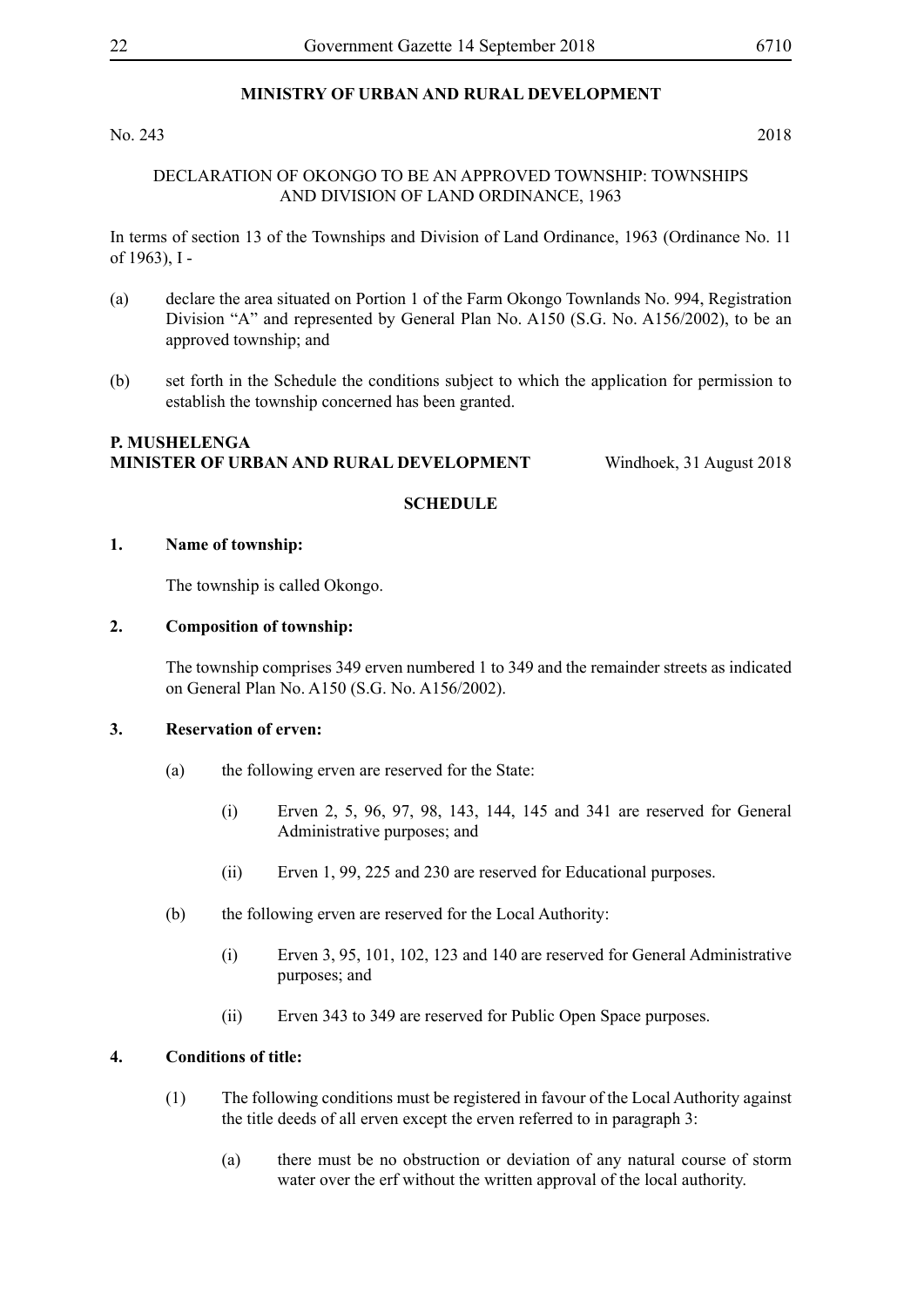- (b) the erf is subject to reservation by the local authority of the right of access and use, without compensation, of the area three meters parallel with any boundary of such erf, for the construction and maintenance of municipal services in respect of water, sewerage, drainage, electricity and gas, which right includes the right to place on such erf temporarily any material that may be excavated during any operation on the erf or any adjacent erf.
- (c) If the erf has more than one street frontage, access to the erf is from the street determined by the local authority.
- (d) Offensive trade may not be established or conducted on the erf and "offensive trade" means any of the businesses, trades, works or establishments mentioned in the Village Management Board Area Walvis Bay: Offensive Trade Regulations: Regulations Relating to the Establishment or Carrying on of Certain Factories, Businesses, Trades or Works published under Government Notice No. 141 of 10 November 1926.
- (2) The following conditions must, in addition to the conditions specified in subparagraph (1), be registered against the title deeds of Erven 4, 6, 7, 8, 90, 91, 92, 93, 103, 147 to 224 and 227 to 329:
	- (a) The erf must only be used for residential purposes.
	- (b) The building value of the main building, including the outbuildings, to be erected on the erf must be at least two times the prevailing valuation of the erf.
- (3) The following conditions must, in addition to the conditions specified in subparagraph (1), be registered against the title deeds of Erven 9 to 30, 47 to 89, 100, 104 to 122, 124 to 139, 141, 142, 146, 331 to 340 and 342:
	- (a) The erf must only be used for business purposes other than a factory as defined in regulation 14 of the Regulations Relating to the Health and Safety of Employees at Work published under Government Notice No. 156 of 1 August 1997.
	- (b) Where a building is erected for business purposes as contemplated in item (e), the ground floor of the main building may not contain flats and flats may not be constructed on the same floor as any business offices.
	- (c) The building value of the main building, including the outbuildings, to be erected on the erf must be at least three times the prevailing valuation of the erf.
- (4) The following conditions must, in addition to the conditions specified in subparagraph (1), be registered against the title deeds of Erven 31 to 46:
	- (a) The erf must only be used for industrial purposes other than a factory as defined in regulation 14 of the Regulations Relating to the Health and Safety of Employees at Work published under Government Notice No. 156 of 1 August 1997.
	- (b) The building value of the main building, including the outbuildings, to be erected on the erf must be at least two times the prevailing valuation of the erf.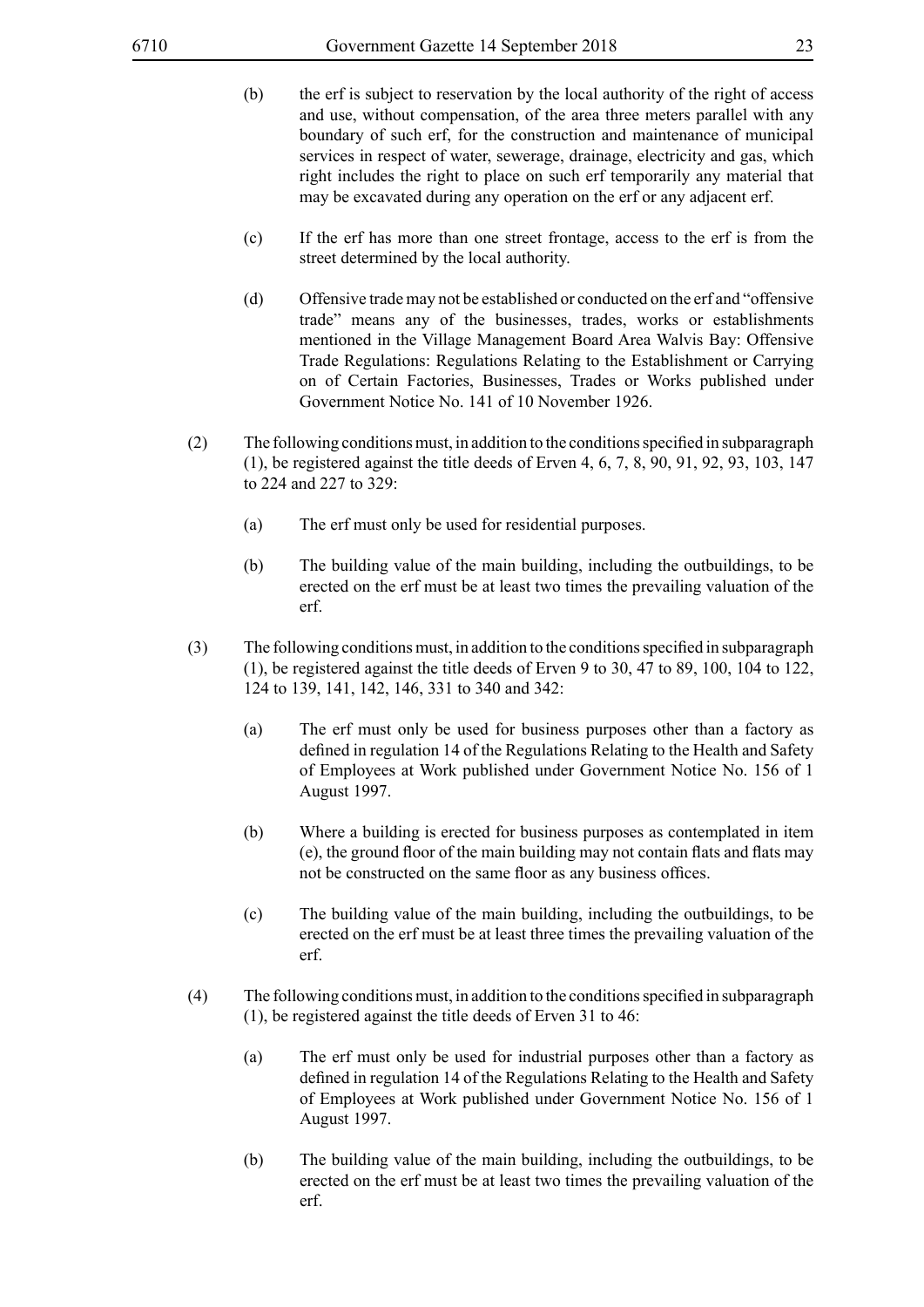| 24  |     | Government Gazette 14 September 2018                                                                                                                                                            | 6710 |
|-----|-----|-------------------------------------------------------------------------------------------------------------------------------------------------------------------------------------------------|------|
|     | (c) | Despite items (a) and (b), a tannery or an abattoir may not, without the<br>written consent of the Minister responsible for urban and rural development,<br>be allowed or conducted on the erf. |      |
| (5) |     | The following conditions must, in addition to the conditions specified in subparagraph<br>$(1)$ , be registered against the title deeds of Erven 94 and 226:                                    |      |
|     | (a) | The erf must only be used for institutional purposes which may include<br>places of public worship, places of instruction, social halls and créches.                                            |      |
|     | (b) | he building value of the main building, including the outbuildings, to be<br>erected on the erf must be at least two times the prevailing valuation of the<br>erf.                              |      |
|     |     | <b>General Notices</b>                                                                                                                                                                          |      |

No. 512 2018

#### WINDHOEK TOWN PLANNING AMENDMENT SCHEME NO. 98

Notice is hereby given in terms of Section 23 of the Town Planning Ordinance 1954, (Ordinance 18 of 1954), as amended, that the Windhoek Town Planning Amendment Scheme No. 98, has been submitted to the Minister Urban and Rural Development for approval.

Copies of the Windhoek Town Planning Amendment Scheme No. 98 and the maps, plans, documents and other relevant matters are lying for inspection during office hours at the Windhoek Municipality and also at the Namibia Planning Advisory Board (NAMPAB), Ministry of Urban and Rural Development, 2nd Floor, Room 234, GRN Office Park, Windhoek.

Any person who wishes to object to the approval of the Town Planning Scheme, should lodge objections in writing to the Secretary, Namibia Planning Advisory Board (NAMPAB), Private Bag 13289, Windhoek on or before 31 October 2018.

 $\frac{1}{2}$ 

#### **D. D. BEUKES CHAIRMAN NAMIBIA PLANNING ADVISORY BOARD**

No. 513 2018

#### OSHIKUKU TOWN PLANNING AMENDMENT SCHEME NO. 1

Notice is hereby given in terms of Section 23 of the Town Planning Ordinance 1954, (Ordinance 18 of 1954), as amended, that the Oshikuku Town Planning Amendment Scheme No. 1, has been submitted to the Minister of Urban and Rural Development for approval.

Copies of the Oshikuku Town Planning Amendment Scheme No. 1 and the maps, plans, documents and other relevant matters are lying for inspection during office hours at the Town Council of Oshikuku and also at the Namibia Planning Advisory Board (NAMPAB), Ministry of Urban and Rural Development, 2nd Floor, Room 234, GRN Office Park, Windhoek.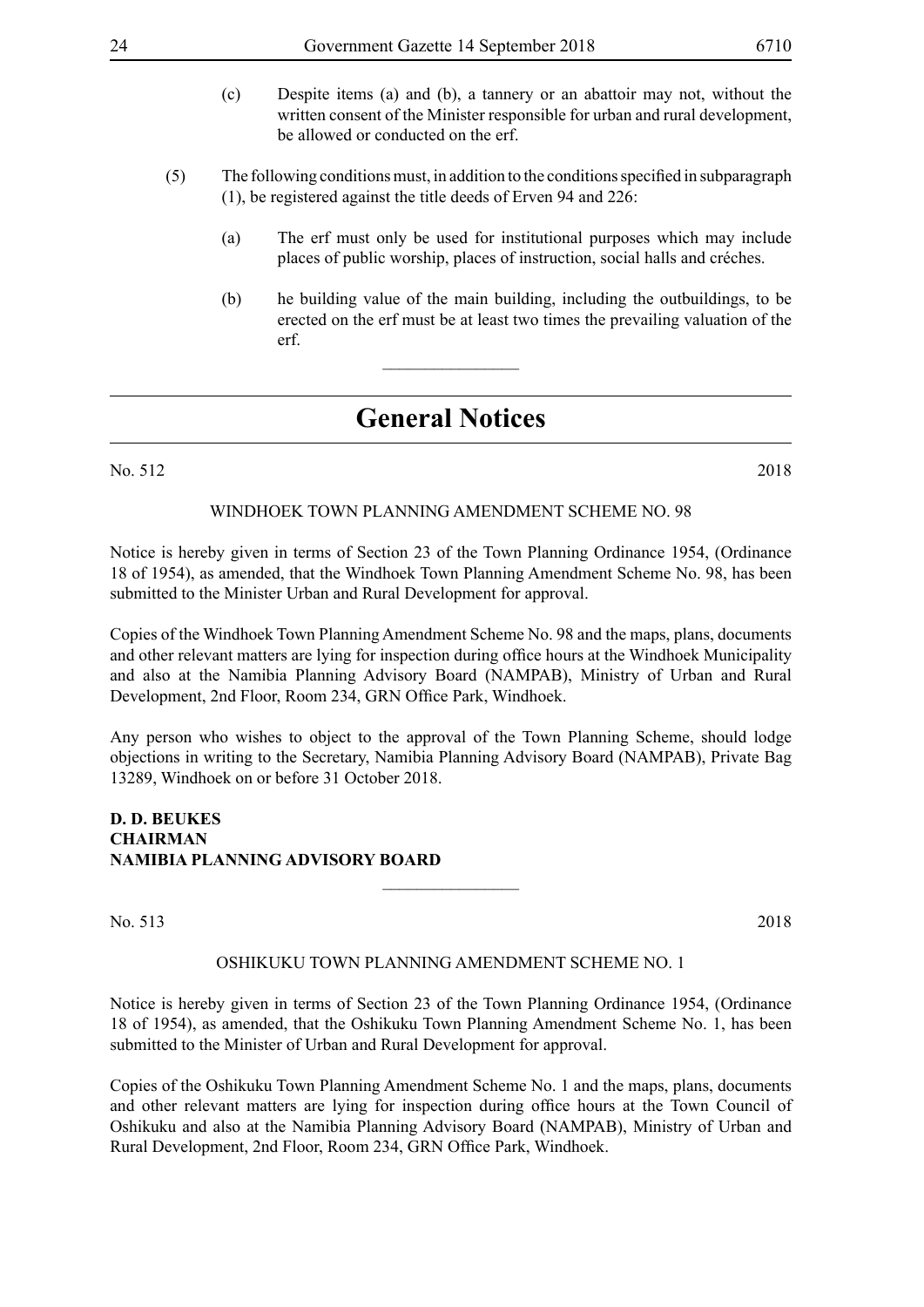Any person who wishes to object to the approval of the Town Planning Scheme, should lodge objections in writing to the Secretary, Namibia Planning Advisory Board (NAMPAB), Private Bag 13289, Windhoek on or before 26 June 2018.

#### **D. D. BEUKES CHAIRMAN NAMIBIA PLANNING ADVISORY BOARD**

No. 514 2018

#### OSHIKUKU TOWN PLANNING AMENDMENT SCHEME NO. 2

 $\overline{\phantom{a}}$  , where  $\overline{\phantom{a}}$ 

Notice is hereby given in terms of Section 23 of the Town Planning Ordinance 1954, (Ordinance 18 of 1954), as amended, that the Oshikuku Town Planning Amendment Scheme No. 2, has been submitted to the Minister of Urban and Rural Development for approval.

Copies of the Oshikuku Town Planning Amendment Scheme No. 2 and the maps, plans, documents and other relevant matters are lying for inspection during office hours at the Town Council of Oshikuku and also at the Namibia Planning Advisory Board (NAMPAB), Ministry of Urban and Rural Development, 2nd Floor, Room 234, GRN Office Park, Windhoek.

Any person who wishes to object to the approval of the Town Planning Scheme, should lodge objections in writing to the Secretary, Namibia Planning Advisory Board (NAMPAB), Private Bag 13289, Windhoek on or before 31 October 2018.

#### **D. D. BEUKES CHAIRMAN NAMIBIA PLANNING ADVISORY BOARD**

No. 515 2018

MARIENTAL TOWN PLANNING AMENDMENT SCHEME NO. 10

 $\frac{1}{2}$ 

Notice is hereby given in terms of Section 23 of the Town Planning Ordinance 1954, (Ordinance 18 of 1954), as amended, that the Mariental Town Planning Amendment Scheme No. 10, has been submitted to the Minister of Urban and Rural Development for approval.

Copies of the Mariental Town Planning Amendment Scheme No. 10 and the maps, plans, documents and other relevant matters are lying for inspection during office hours at the Municipality of Mariental and also at the Namibia Planning Advisory Board (NAMPAB), Ministry of Urban and Rural Development, 2nd Floor, Room 234, GRN Office Park, Windhoek.

Any person who wishes to object to the approval of the Town Planning Scheme, should lodge objections in writing to the Secretary, Namibia Planning Advisory Board (NAMPAB), Private Bag 13289, Windhoek on or before 26 June 2018.

 $\frac{1}{2}$ 

**D. D. BEUKES CHAIRMAN NAMIBIA PLANNING ADVISORY BOARD**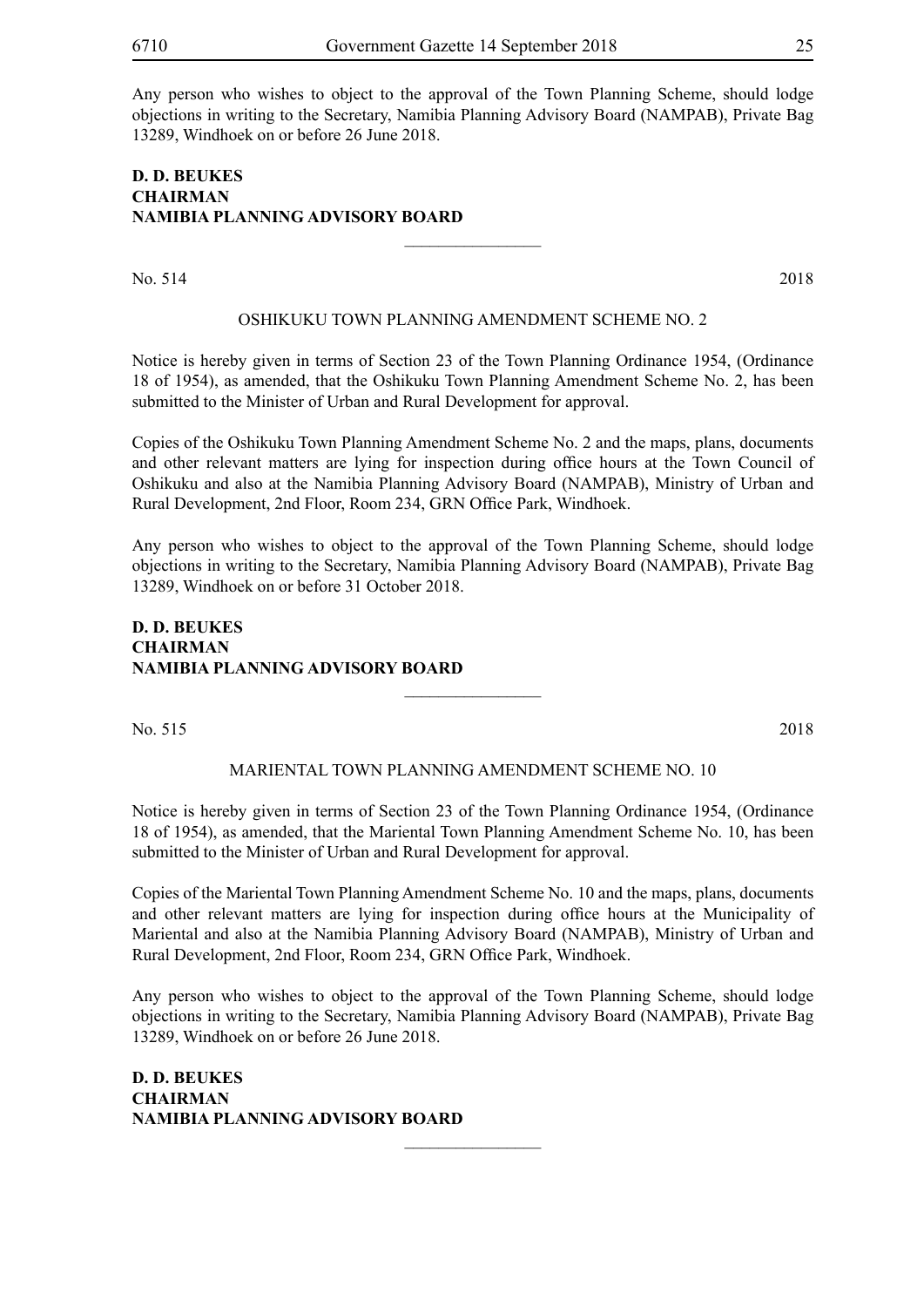#### NKURENKURU TOWN PLANNING AMENDMENT SCHEME NO. 3

Notice is hereby given in terms of Section 23 of the Town Planning Ordinance 1954, (Ordinance 18 of 1954), as amended, that the Nkurenkuru Town Planning Amendment Scheme No. 3, has been submitted to the Minister of Urban and Rural Development for approval.

Copies of the Nkurenkuru Town Planning Amendment Scheme No. 3 and the maps, plans, documents and other relevant matters are lying for inspection during office hours at the Town Council of Nkurenkuru and also at the Namibia Planning Advisory Board (NAMPAB), Ministry of Urban and Rural Development, 2nd Floor, Room 234, GRN Office Park, Windhoek.

Any person who wishes to object to the approval of the Town Planning Scheme, should lodge objections in writing to the Secretary, Namibia Planning Advisory Board (NAMPAB), Private Bag 13289, Windhoek on or before 26 June 2018.

#### **D. D. BEUKES CHAIRMAN NAMIBIA PLANNING ADVISORY BOARD**

No. 517 2018

#### OUTJO TOWN PLANNING AMENDMENT SCHEME NO. 5

 $\frac{1}{2}$ 

Notice is hereby given in terms of Section 23 of the Town Planning Ordinance 1954, (Ordinance 18 of 1954), as amended, that the Outjo Town Planning Amendment Scheme No. 5, has been submitted to the Minister of Urban and Rural Development for approval.

Copies of the Outjo Town Planning Amendment Scheme No. 5 and the maps, plans, documents and other relevant matters are lying for inspection during office hours at the Municipality of Outjo and also at the Namibia Planning Advisory Board (NAMPAB), Ministry of Urban and Rural Development, 2nd Floor, Room 234, GRN Office Park, Windhoek.

Any person who wishes to object to the approval of the Town Planning Scheme, should lodge objections in writing to the Secretary, Namibia Planning Advisory Board (NAMPAB), Private Bag 13289, Windhoek on or before 26 June 2018.

#### **D. D. BEUKES CHAIRMAN NAMIBIA PLANNING ADVISORY BOARD**

No. 518 2018

#### OSHAKATI TOWN PLANNING AMENDMENT SCHEME NO. 12

 $\frac{1}{2}$ 

Notice is hereby given in terms of Section 23 of the Town Planning Ordinance 1954, (Ordinance 18 of 1954), as amended, that the Oshakati Town Planning Amendment Scheme No. 12, has been submitted to the Minister Urban and Rural Development for approval.

Copies of the Oshakati Town Planning Amendment Scheme No. 12 and the maps, plans, documents and other relevant matters are lying for inspection during office hours at the Oshakati Town Council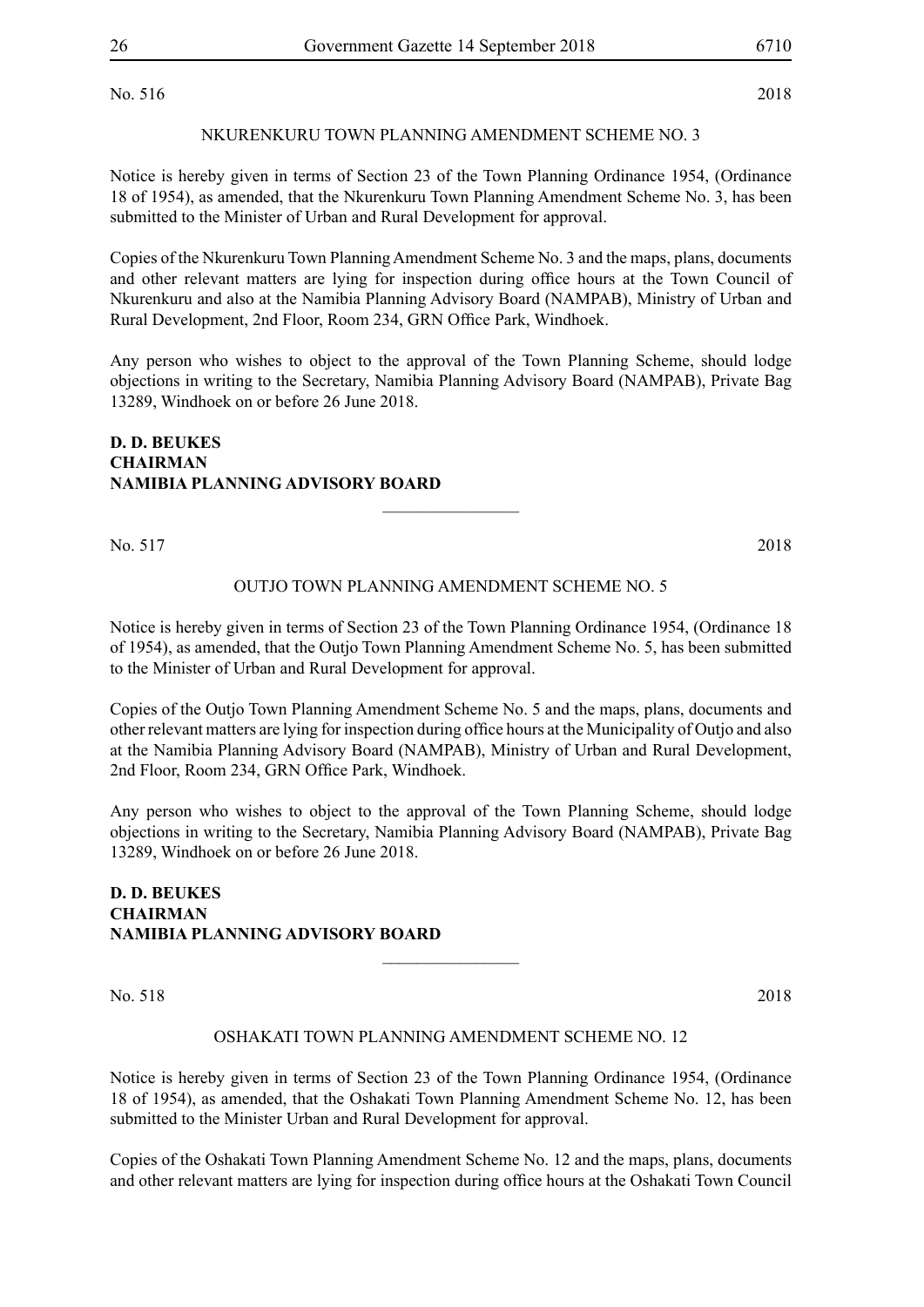and also at the Namibia Planning Advisory Board (NAMPAB), Ministry of Urban and Rural Development, 2nd Floor, Room 234, GRN Office Park, Windhoek.

Any person who wishes to object to the approval of the Town Planning Scheme, should lodge objections in writing to the Secretary, Namibia Planning Advisory Board (NAMPAB), Private Bag 13289, Windhoek on or before 19 July 2018.

#### **D. D. BEUKES CHAIRMAN NAMIBIA PLANNING ADVISORY BOARD**

No. 519 2018

#### WALVIS BAY TOWN PLANNING AMENDMENT SCHEME NO. 42

 $\frac{1}{2}$ 

Notice is hereby given in terms of Section 23 of the Town Planning Ordinance 1954, (Ordinance 18 of 1954), as amended, that the Walvis Bay Town Planning Amendment Scheme No. 42, has been submitted to the Minister Urban and Rural Development for approval.

Copies of the Walvis Bay Town Planning Amendment Scheme No. 42 and the maps, plans, documents and other relevant matters are lying for inspection during office hours at the Walvis Bay Municipality and also at the Namibia Planning Advisory Board (NAMPAB), Ministry of Urban and Rural Development, 2nd Floor, Room 234, GRN Office Park, Windhoek.

Any person who wishes to object to the approval of the Town Planning Scheme, should lodge objections in writing to the Secretary, Namibia Planning Advisory Board (NAMPAB), Private Bag 13289, Windhoek on or before 19 July 2018.

 $\overline{\phantom{a}}$  , where  $\overline{\phantom{a}}$ 

#### **D. D. BEUKES CHAIRMAN NAMIBIA PLANNING ADVISORY BOARD**

No. 520 2018

### SWAKOPMUND TOWN PLANNING AMENDMENT SCHEME NO. 65

Notice is hereby given in terms of Section 23 of the Town Planning Ordinance 1954, (Ordinance 18 of 1954), as amended, that the Swakopmund Town Planning Amendment Scheme No. 65, has been submitted to the Minister Urban and Rural Development for approval.

Copies of the Swakopmund Town Planning Amendment Scheme No. 65 and the maps, plans, documents and other relevant matters are lying for inspection during office hours at the Swakopmund Municipality and also at the Namibia Planning Advisory Board (NAMPAB), Ministry of Urban and Rural Development, 2nd Floor, Room 234, GRN Office Park, Windhoek.

Any person who wishes to object to the approval of the Town Planning Scheme, should lodge objections in writing to the Secretary, Namibia Planning Advisory Board (NAMPAB), Private Bag 13289, Windhoek on or before 19 July 2018.

 $\overline{\phantom{a}}$  , where  $\overline{\phantom{a}}$ 

**D. D. BEUKES CHAIRMAN NAMIBIA PLANNING ADVISORY BOARD**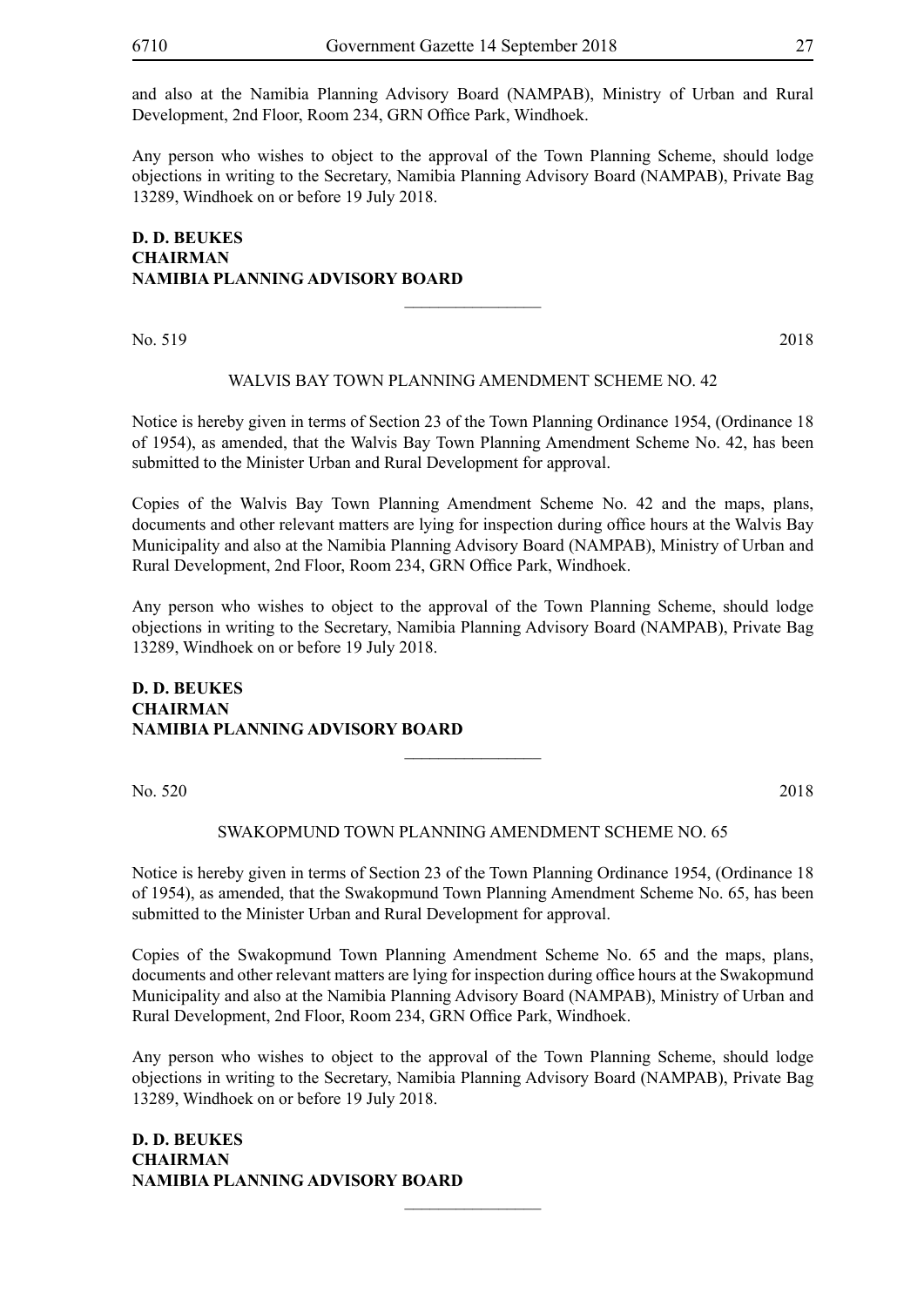#### **NAMIBIAN STANDARDS INSTITUTION**

No. 521 2018

#### WITHDRAWAL OF NAMIBIAN STANDARD INCLUDING ITS FULL PARTICULARS AND THE DESCRIPTION OF THE NAMIBIAN STANDARD

Pursuant to section 20(4) of the Standards Act, 2005 (Act No. 18 of 2005), the NSI hereby notifies the standards set, established and issued in terms of section 20(1) (a) of the Act as prescribed by Regulation 6 of the Standards Regulations: Standards Act, 2005, as published in Government Gazette No. 6680, General Notice No. 488 dated 15 August 2018, to be withdrawn as a Namibian Standard with effect from the date of publication of this notice.

#### **SCHEDULE**

|                       | No.   Namibian Standards (NAMS)   Particulars and Description of the Namibian Standards |  |  |  |  |
|-----------------------|-----------------------------------------------------------------------------------------|--|--|--|--|
| NAMS/SANS 45001 :2018 | Occupational Health and Safety Management system<br>$\sim$                              |  |  |  |  |
|                       | Requirements with Guidance for use                                                      |  |  |  |  |

#### **C. Wasserfall CHIEF EXECUTIVE OFFICER NAMIBIAN STANDARDS INSTITUTION** Windhoek, 29 August 2018

#### **NAMIBIAN STANDARDS INSTITUTION**

 $\frac{1}{2}$ 

No. 522 2018

#### NOTICE ON THE SETTING, ESTABLISHING AND ISSUE OF NAMIBIAN STANDARD INCLUDING ITS FULL PARTICULARS AND THE DESCRIPTION OF THE NAMIBIAN STANDARD

Pursuant to section 20(4) of the Standards Act, 2005 (Act No. 18 of 2005), the NSI hereby notifies the standards set, established and issued in terms of section  $20(1)(a)$  of the Act as prescribed by Regulation 6 of the Standards Regulations: Standards Act, 2005, appearing in the Schedule hereto, to be Namibian Standards with effect from the publication of this notice.

#### **SCHEDULE**

|                     | No.   Namibian Standards (HAMS)   Particulars and Description of the Namibian Standards |  |  |  |
|---------------------|-----------------------------------------------------------------------------------------|--|--|--|
| NAMS/ISO 45001:2018 | Occupational Health and Safety Management system                                        |  |  |  |
|                     | Requirements with Guidance for use                                                      |  |  |  |

 $\frac{1}{2}$ 

**C. Wasserfall CHIEF EXECUTIVE OFFICER NAMIBIAN STANDARDS INSTITUTION** Windhoek, 29 August 2018